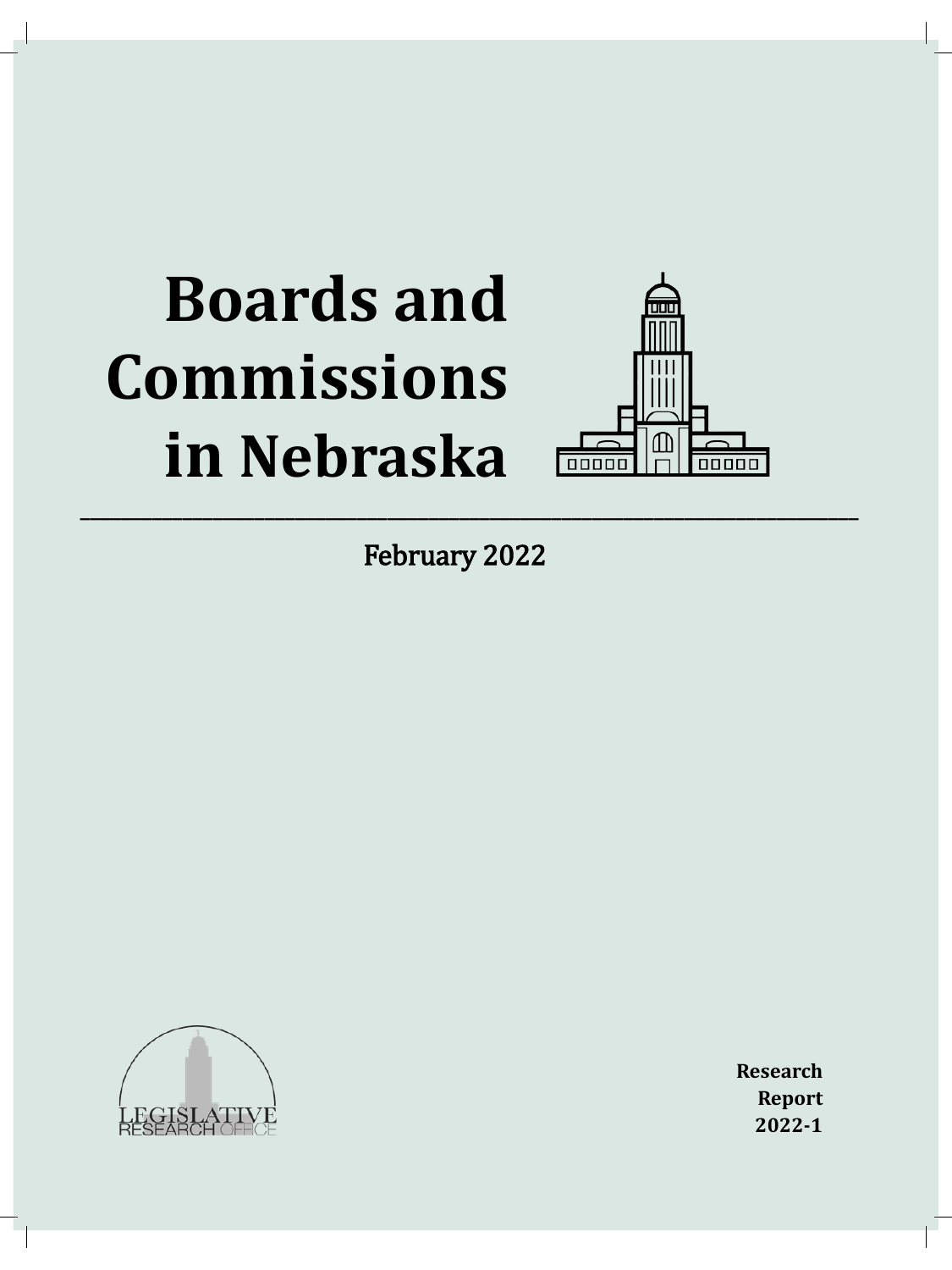**Legislative Research Office Benjamin Thompson, Director Nebraska Legislature State Capitol P.O. Box 94604 Lincoln, NE 68509**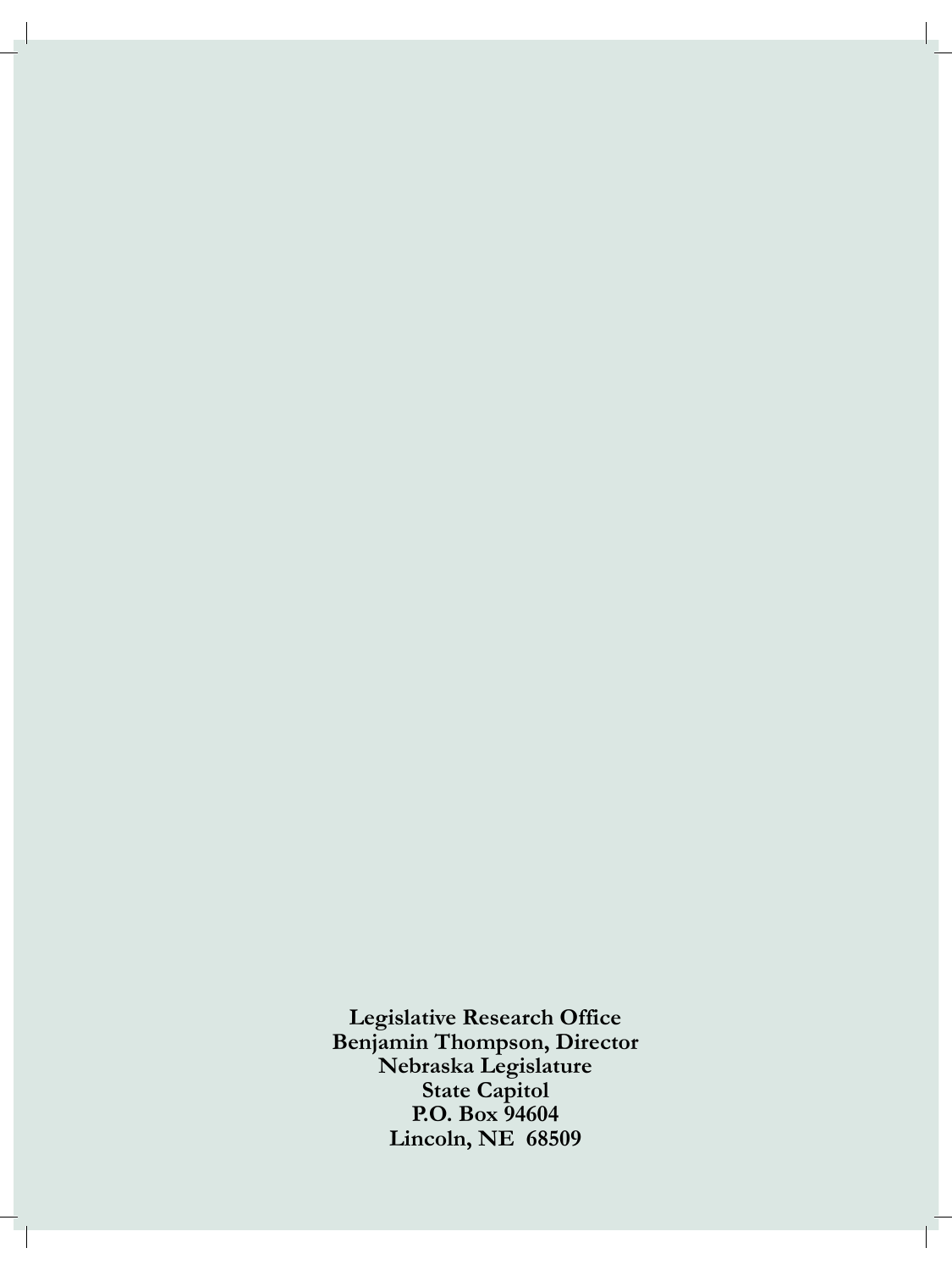## **Table of Contents**

| Introduction                                                                      |                |
|-----------------------------------------------------------------------------------|----------------|
| The Legislature's Role in Boards and Commissions _______________________________  |                |
|                                                                                   |                |
| Boards as Agencies of State Government                                            | 2              |
|                                                                                   | 2              |
| New Boards and Commissions Enacted in 2021                                        |                |
| Changes to Existing Boards in 2021                                                | $\overline{4}$ |
| <b>Nebraska Boards and Commissions Tables:</b>                                    |                |
| Table 1—Boards Created by the Legislature in 2021                                 | $\overline{5}$ |
|                                                                                   |                |
| Table 3—Boards with Members Nominated/Appointed by the Legislature __             | 7              |
| <b>Boards as Agencies of State Government:</b>                                    |                |
|                                                                                   |                |
|                                                                                   | 8              |
| Table 5—Nebraska Boards and Commissions (master list) ___________________________ | 13             |

**Prepared by: Elice Hubbert Research Analyst**

\_\_\_\_\_\_\_\_\_\_\_\_\_\_\_\_\_\_\_\_\_\_\_\_\_\_\_\_\_\_\_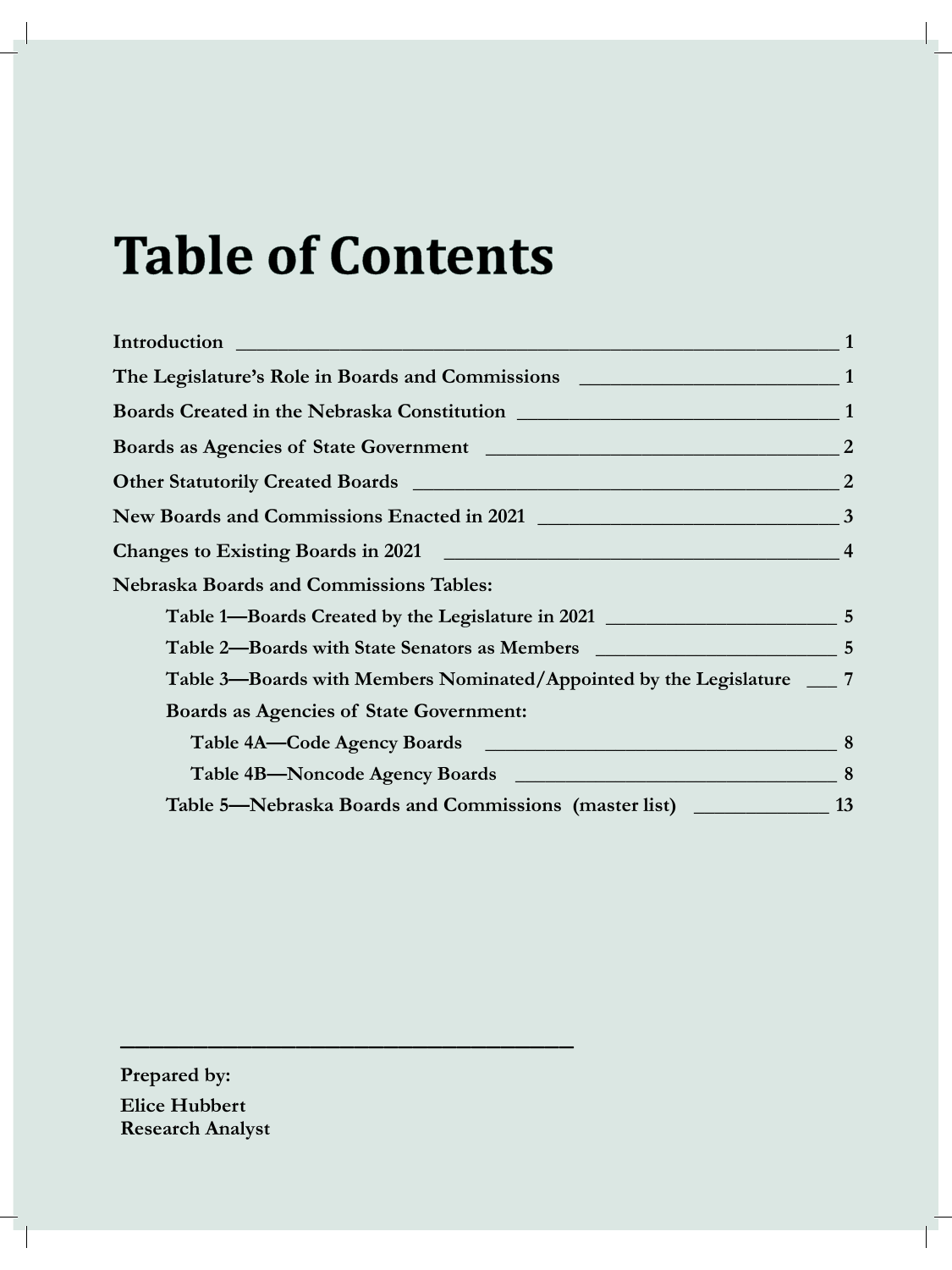#### **Introduction \_\_\_\_\_\_\_\_\_\_\_\_\_\_\_\_\_\_\_\_\_\_\_\_\_\_\_\_\_\_\_\_\_\_\_\_\_\_\_**

Nebraska has more than 200 statutorily created boards, commissions, and other similar entities (boards). Among the many tasks assigned to them, boards provide oversight of governmental programs, regulate licensed professionals, carry out studies, oversee implementation of new programs, advocate for certain constituencies, and advise state agencies.

In 1997, the Executive Board of the Legislative Council requested that the Legislative Research Office compile and annually update a list of statutorily created boards. This publication contains that list. The list does not purposefully include (1) boards created by executive order, by agency rule or regulation, or pursuant to federal mandates, unless enacted via state statute; (2) commissions or councils created pursuant to interstate compacts; or (3) boards created via state statute but which serve local governments.

#### The **Degistature** 5 Role in Bourna **The Legislature's Role in Boards and Commissions**

The Legislature plays a pivotal role in the establishment, administration, and operation of the state's boards and commissions.

First, as evidenced by the number of statutorily created boards, the Legislature creates boards via passage of legislation. In addition to creating boards, the legislation establishes membership and prescribes powers and duties.

Second, legislators often serve as ex officio board members and appoint members or provide nominees for appointment by the Governor. Information about those boards can be found in Table 2 and Table 3.



Finally, members of the Legislature are frequently required to confirm specific board members appointed by the Governor. Forty-five boards have members who must be confirmed by a majority vote of the Legislature. The boards are identified in Table 5 at the end of this report.

#### **Boards Created in the Nebraska Constitution Doarus Created in the Nebraska Constitution**

Twelve boards are created in the Nebraska Constitution. They are the: Coordinating Commission for Postsecondary Education, State Board of Education, Board of Educational Lands and Funds, Commission of Industrial Relations, judicial nominating commissions, Commission on Judicial Qualifications, Board of Pardons, Board of Parole, Public Service Commission, Board of Trustees of the Nebraska State Colleges, Tax Equalization and Review Commission, and University of Nebraska Board of Regents.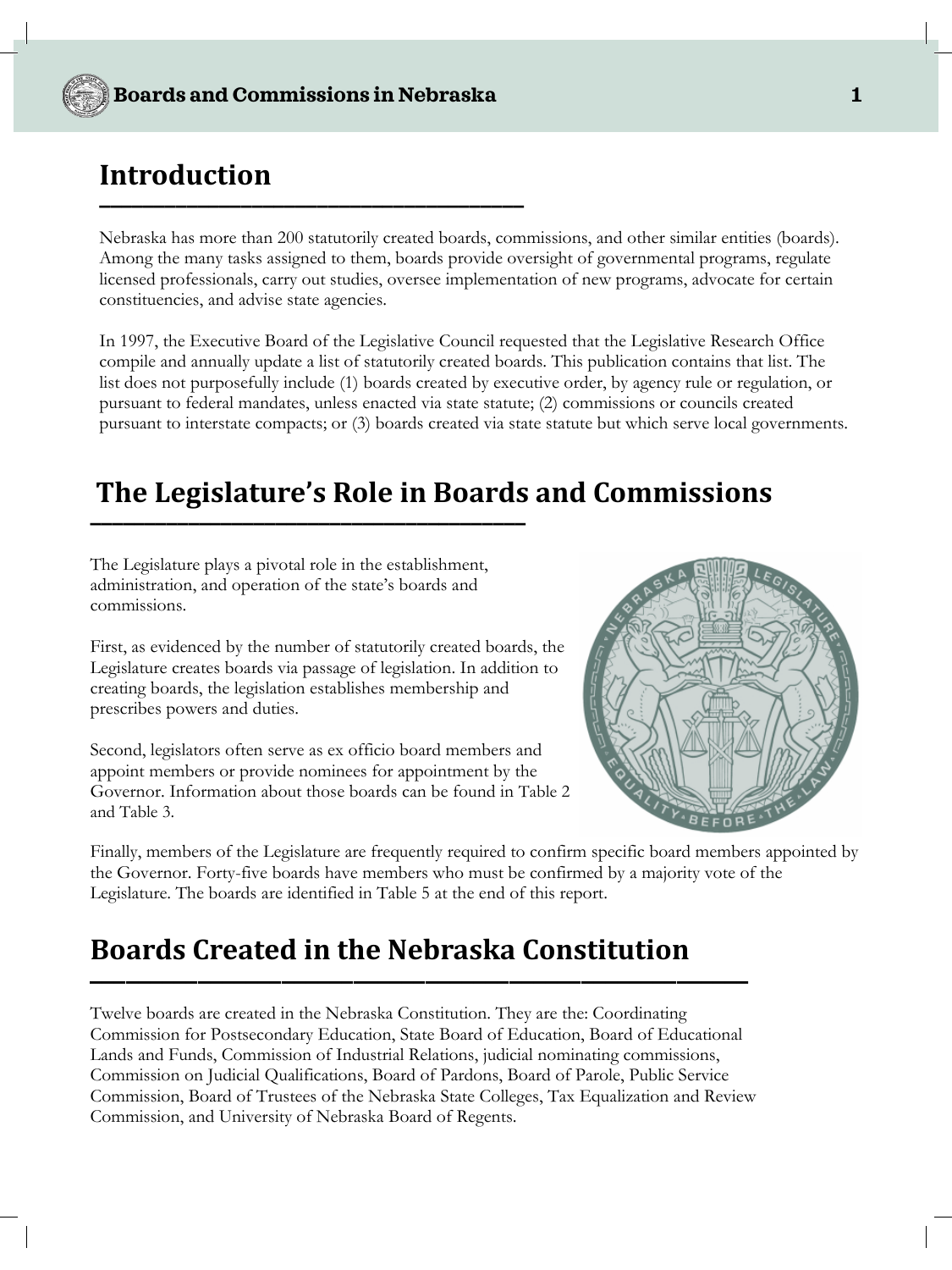

#### **Boards as Agencies of State Government**

Of the 230 statutorily created boards documented in this report, 50 are state agencies.

What makes a board a state agency?

The *Nebraska Blue Book* defines state agencies as entities which have their own staffs, are not affiliated with another agency or entity, and appear as distinct items within the state budget.

Nebraska state agencies are categorized as "code agencies" or "noncode agencies"; however, neither phrase is statutorily defined, making categorizing agencies more art than science. 1

Generally, a "code agency" is an agency whose executive director or chief official is appointed by the Governor. The appointee serves at the pleasure of and answers directly to the Governor. On the other hand, a "noncode agency" is an agency whose executive director or chief official is appointed by the governing agency board (whose members are usually gubernatorial appointees themselves).

Of the 50 agency boards, only three are under the direct control of the Governor and are considered code agencies, and the remaining 47 are considered noncode agencies. Table 4 lists these boards and includes additional information about them.

#### **Code Agency**



#### **Noncode Agency**



## **Other Statutorily Created Boards**

Many of the remaining state boards are created or housed within other state agencies. The health profession licensing boards within the Department of Health and Human Services are examples.

However, a significant number of boards defy categorization; they are not full-fledged state agencies nor are they completely under the control of another state agency.

The *Nebraska Blue Book* classifies these boards as "other state governmental bodies" and describes them as follows: "[M]iscellaneous boards, commissions, committees, councils, authorities and quasi-governmental bodies and bodies with members from more than one branch of state government. None of these entities are fullfledged state agencies, but they have a degree of independence that keeps them from being classified within any department or agency."2 Among this diverse group of boards are the Environmental Trust Board, Nebraska Investment Finance Authority, and the State Anatomical Board.

All of these boards are listed within the master list of Nebraska Boards and Commissions found in Table 5.

2 The *Nebraska Blue Book*, 2020-21, p.697.

<sup>1</sup> The terms "code" and "noncode" harken back to 1919, when the Legislature adopted the Civil Administrative Code. Essentially, the 1919 legislation reorganized the executive branch of state government. The legislation abolished over 20 boards, commissions, and other departmental subdivisions and replaced them with six departments, each headed by a gubernatorial appointee. Those agencies and subsequent, similarly structured agencies came to be called "code agencies." Because sources disagree on how boards are classified and consistent statutory guidance is lacking, this report uses the Governor's Office classification of code and noncode agency boards, as generally reflected in the *Nebraska Blue Book*.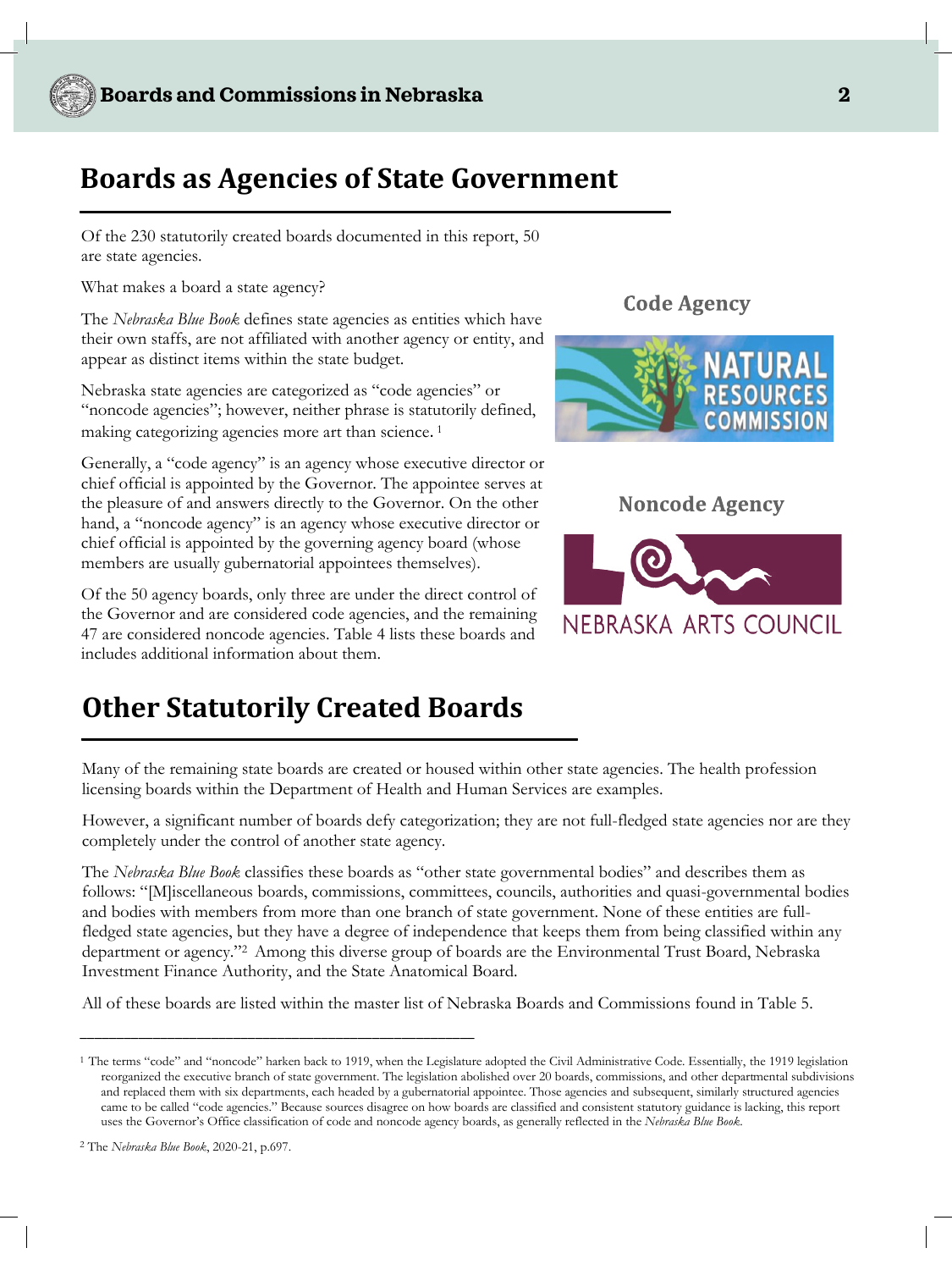### **New Boards and Commissions Enacted in 2021**

#### **Mental Health Crisis Hotline Task Force (Laws 2021, LB 247)**

The new task force is charged with developing an implementation plan for Nebraska to utilize the 988 mental health crisis hotline established pursuant to the federal National Suicide Hotline Designation Act of 2020.

The task force will identify a method to integrate local mental health crisis hotlines to ensure each individual who accesses a local mental health crisis hotline is connected to a qualified mental or behavioral health professional regardless of the time, date, or number of individuals simultaneously trying to access the hotline. The task force will also develop a plan for staffing a statewide mental health crisis hotline.

Voting members of the task force include the chairpersons of the Health and Human Services Committee, the Judiciary Committee, the Transportation and Telecommunications Committee, and two-at large members appointed by the Executive Board of the Legislature. The Director of Behavioral

Health of the Department of Health and Human Services and the chairperson of the Public Service Commission will participate as nonvoting, ex officio members. Additional task force members will be appointed by the legislative members of the task force. These members are to be selected from the following groups: mental or behavioral health clinicians; behavioral and mental health service providers; advocacy groups focusing on behavioral and mental health; educational institutions; county and municipal law enforcement from each congressional district; other representatives of county and municipal governments from each congressional district; and telecommunications industry representatives. These members will be nonvoting.

The task force's report containing its recommendations and implementation plan was due to the Governor and Clerk of the Legislature by December 17, 2021. The task force terminates on December 31, 2022.

#### **Semiquincentennial Commission (Laws 2021, LB 275)**

**AMBRIOA** 

The commission will (1) develop programs and plans for the official observance of the two hundred fiftieth anniversary of the founding of the United States, as marked by the Declaration of Independence in 1776; (2)

serve as the point of contact for state and national organizations and events related to the Semiquincentennial; and (3) work with the U.S. Semiquincentennial Commission and others to hold commemorative events and conduct educational activities and celebrations. The commission is

specifically tasked with promoting under-represented groups from the American Revolutionary War, including women, American Indians, and persons of color.

The 17-member commission will include members from all regions of the state and represent a wide range of interests including: the Director of the Nebraska State Historical Society; the Director of Economic Develop-



submitted by the Commission on Indian Affairs; an African American who is a legal resident of the state selected from a list of five nominees submitted by the Commission on African American Affairs; and a Latino-American who is a legal resident of the state selected from a

list of five nominees submitted by the Commission on Latino-Americans. Other governor-appointed members include a curator or director of a private cultural institution or a professional historian; a member of the Nebraska Tourism Commission; a representative from the Nebraska Humanities Council; and a legal resident from each of the first, second, and third congressional districts.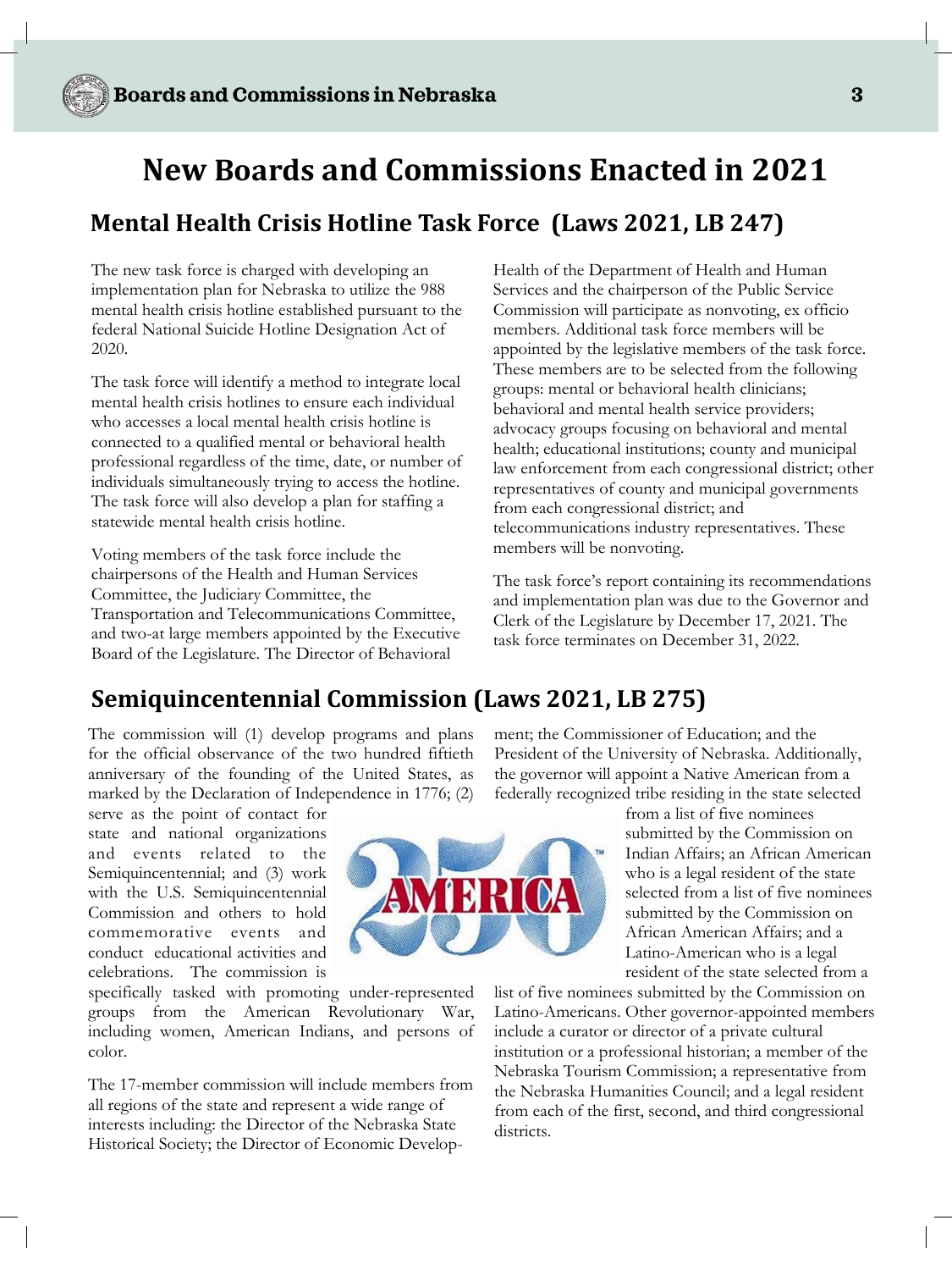### **Changes to Existing Boards in 2021**

*This report tracks changes to existing boards if the changes affect integral components of a board's structure, such as name, membership, or termination dates, or significantly alter a board's function or duties.* 

#### **Health Information Technology Board (Laws 2021, LB 411)**

The authority of the board to direct the use or release of data applies only to requests submitted to the board after September 1, 2021.

#### **State Racing Commission (Laws 2021, LB 561)**

The legislation makes numerous changes to the State Racing Commission. LB 561 changes the name of the commission to the State Racing and Gaming Commission. Membership on the commission is increased from five members to seven members, and the number of appointed at-large members is increased from two to four. The new at-large members will serve until March 31, 2025, and thereafter, the terms of the at-large members will be four years. One of the new members must have experience in the Nebraska gaming industry, and one must be a member of the organization representing the majority of licensed owners and trainers of horses at racetracks in Nebraska. The members of the commission will receive compensation of \$1,000 per month, which may be adjusted every two years. No member of the commission may have any personal financial interest in any licensed racetrack enclosure or authorized gaming operator for the duration of the member's term. The purpose of the commission is expanded from statewide regulation of horseracing to the statewide regulation of horseracing and games of chance as defined in the Nebraska Racetrack and Gaming Act. The commission is authorized to appoint or employ deputies, investigators, inspectors, agents, security personnel, and any other persons necessary to administer and enforce the regulation of horseracing, the Nebraska Racetrack Gaming Act, and certain sections of Initiative Law 2020, No. 431. All personnel appointed or employed by the commission must be bonded or insured. The commission may vest certain personnel with the authority and power of a law enforcement officer to carry out the laws of the state administered by the commission. The commission is given the power to prescribe and enforce rules and regulations covering games of chance as provided in the Nebraska Racetrack Gaming Act.

#### **Nebraska Natural Resources Commission (Laws 2021, LB 632)**

Each member of the commission must be a resident of the State of Nebraska and have attained the age of majority.

**\_\_\_\_\_\_\_\_\_\_\_\_\_\_\_\_\_\_\_\_\_\_\_\_\_\_\_\_\_\_\_\_\_\_\_\_\_\_\_\_\_\_\_\_\_\_\_\_\_\_\_\_\_\_\_\_\_\_**

#### **Nebraska Boards and Commissions Tables**

- Table 1 lists those boards created during the 2021 legislative session.
- Table 2 lists those boards on which state senators serve as members.
- Table 3 lists those boards with members who are nominated or appointed by the Legislature.
- Tables 4A and 4B list those boards that are agencies of state government.
- Table 5 is a comprehensive list of all statutorily created boards tracked by this report. (For reference, termination date refers to the termination date listed in statute for that particular board. Terminated boards continue to be listed in this report until they are actually removed from statute by enacted legislation.)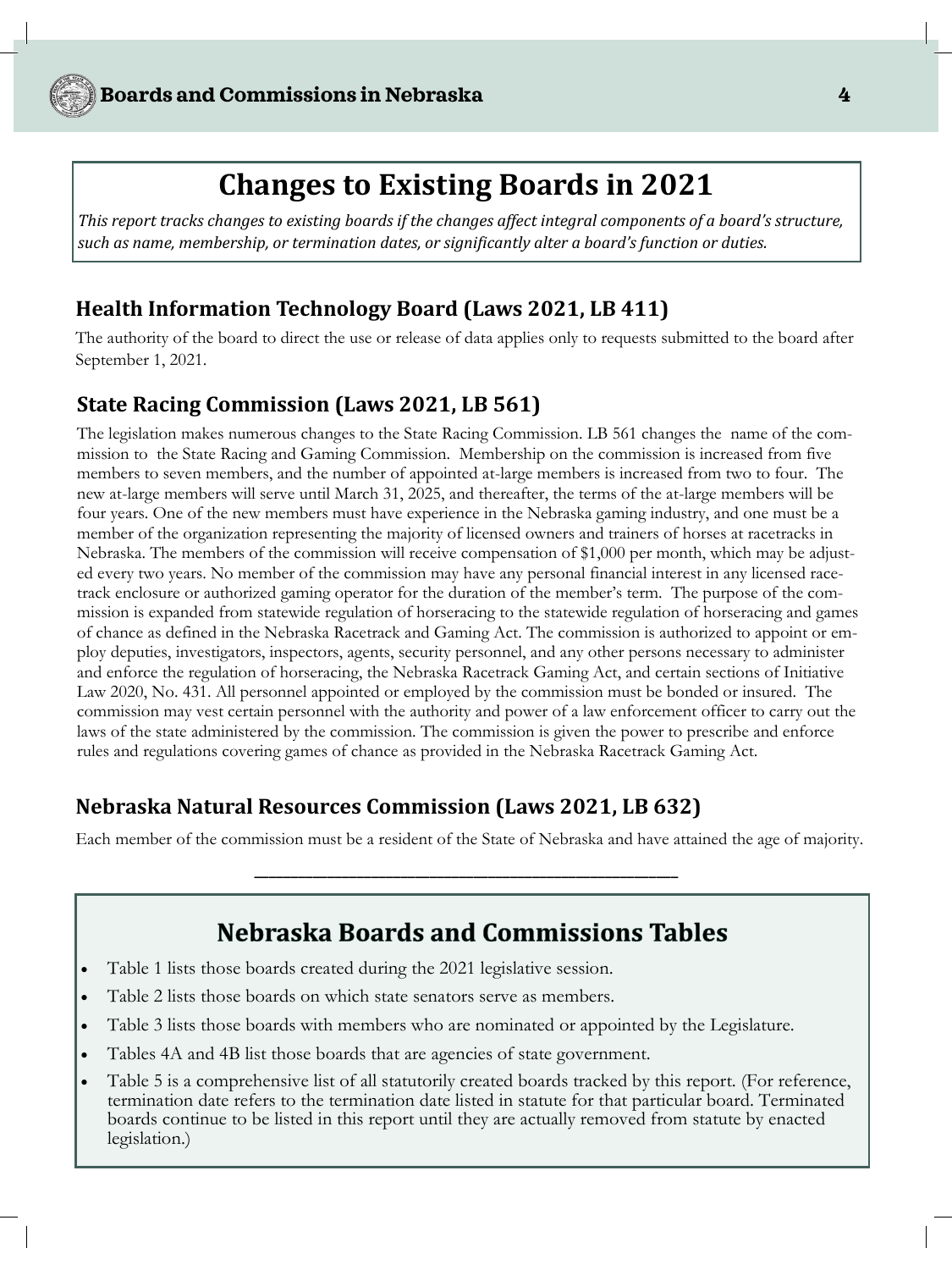#### **Table 1**

#### **Boards Created by the Legislature in 2021**

| <b>Board/Commission</b>                 | <b>Bill</b><br><b>Number</b> | <b>Statute</b> | Legislative<br><b>Confirmation</b><br>Required | <b>Termination</b><br>Date | <b>Expenses</b> |
|-----------------------------------------|------------------------------|----------------|------------------------------------------------|----------------------------|-----------------|
| Mental Health Crisis Hotline Task Force | <b>LB</b> 247                | 50-701         | No                                             | 12/31/2021                 | <b>Yes</b>      |
| Semiquincentennial Commission           | LB 275                       | 81-8311        | No                                             | 06/30/2027                 | <b>Yes</b>      |

#### **Table 2**

#### **Boards with State Senators as Members**

| <b>Board/Commission</b>                                                  | <b>Statute</b> | <b>Members</b>                                                                                                                     | <b>Voting</b><br><b>Member</b> | Administering<br><b>Agency</b>      |
|--------------------------------------------------------------------------|----------------|------------------------------------------------------------------------------------------------------------------------------------|--------------------------------|-------------------------------------|
| Capitol Commission, Nebraska                                             | 81-1108.32     | Speaker (can designate Executive<br>Board chair or Clerk as<br>representative)                                                     | Yes                            | Office of the Capitol<br>Commission |
| Chief Standing Bear National<br>Statuary Hall Selection Committee        | 82-706         | Member of the State Tribal<br><b>Relations Committee</b>                                                                           | Unspecified                    | Commission on<br>Indian Affairs     |
| Child Support Advisory Commission                                        | 43-3342.05     | Chair, Judiciary Committee;<br>Chair, Health and Human Services<br>Committee                                                       | Unspecified                    | Legislative Council                 |
| Children's Commission, Nebraska                                          | $43 - 4202$    | Chair, Health and Human Services<br>Committee;<br>Chair, Judiciary Committee;<br>Chair, Appropriations Committee<br>(or designees) | $\rm No$                       | <b>Foster Care Review</b><br>Office |
| Climate Assessment Response<br>Committee                                 | 2-4901         | Chair, Agriculture Committee;<br>Chair, Natural Resources<br>Committee                                                             | $\rm No$                       | Office of the<br>Governor           |
| Council on Educational Opportunity<br>for Military Children, State       | 79-2204        | Chair, Education Committee                                                                                                         | $\rm No$                       | State Department of<br>Education    |
| First Regiment Nebraska Volunteer<br>Infantry at Fort Donelson Committee | 82-803         | Chair, Government, Military and<br>Veterans Affairs Committee                                                                      | Unspecified                    |                                     |
| Health Information Technology<br>Board                                   | 81-6,127       | Chair, Health and Human Services<br>Committee;<br>Chair, Appropriations Committee                                                  | No                             |                                     |
| Healthy Soils Task Force                                                 | $2 - 402$      | Chair, Agriculture Committee;<br>Chair, Natural Resources<br>Committee                                                             | $\overline{N}_{O}$             | Department of<br>Agriculture        |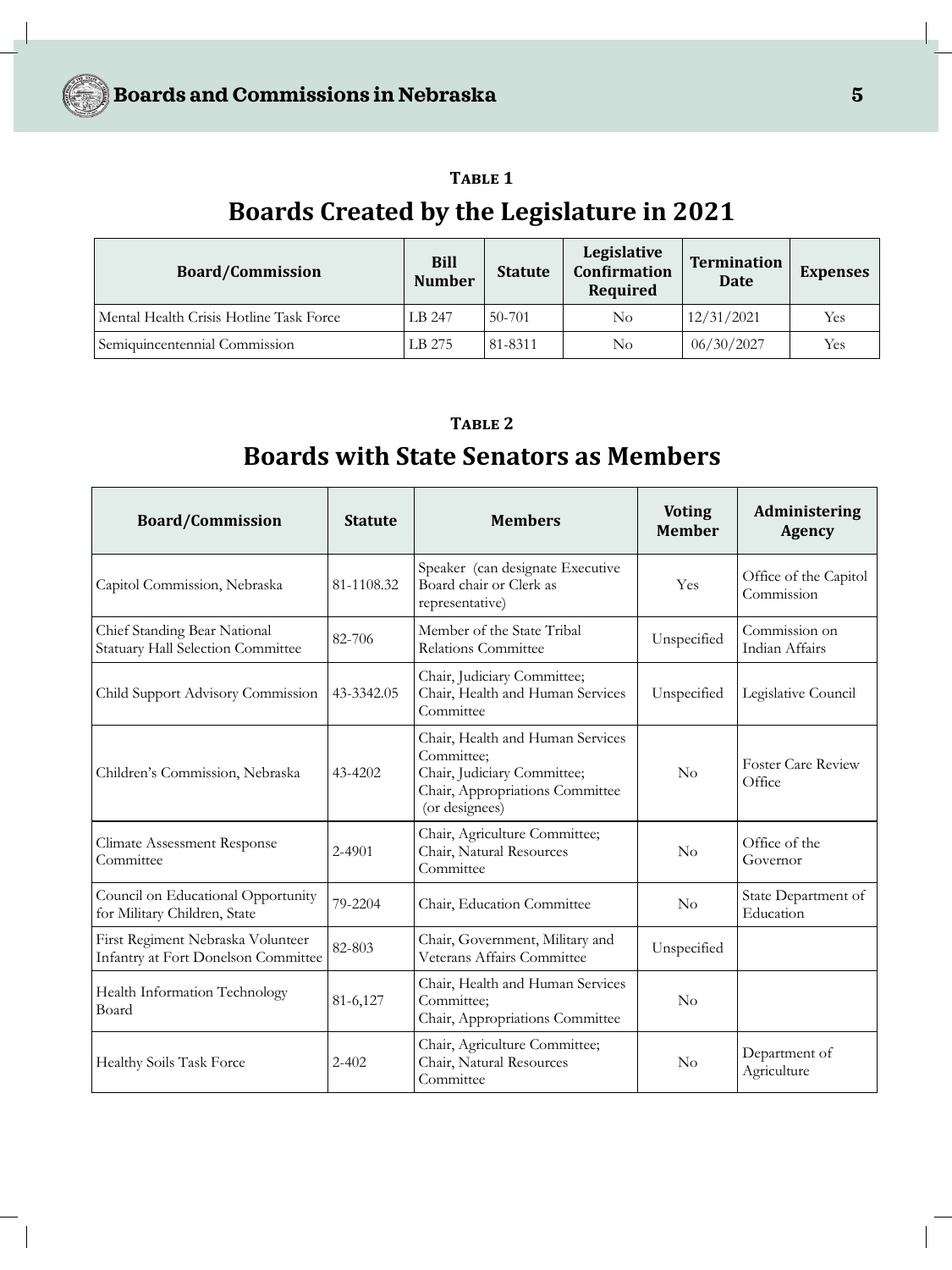

#### **Boards with State Senators as Members**

**(Table 2 continued)**

| <b>Board/Commission</b>                                  | <b>Statute</b> | <b>Members</b>                                                                                                                                                                                                                             | <b>Voting</b><br><b>Member</b> | Administering<br><b>Agency</b>                                                                        |
|----------------------------------------------------------|----------------|--------------------------------------------------------------------------------------------------------------------------------------------------------------------------------------------------------------------------------------------|--------------------------------|-------------------------------------------------------------------------------------------------------|
| Homeland Security Policy Group                           | 81-830         | Member, Government, Military and<br>Veterans Affairs Committee;<br>Member, Appropriations Committee                                                                                                                                        | No                             | Nebraska Emergency<br>Management Agency,<br>Nebraska Military<br>Department                           |
| Information Technology<br>Commission, Nebraska           | 86-515         | Member, Transportation and<br>Telecommunications Committee                                                                                                                                                                                 | $\rm No$                       | Department of<br>Administrative Services;<br>Nebraska Educational<br>Telecommunications<br>Commission |
| Mental Health Crisis Hotline Task<br>Force               | 50-701         | Chairs of the Health and Human<br>Services Committee, the Judiciary<br>Committee, and the Transportation<br>and Telecommunications Committee,<br>as well as two at-large members of the<br>Legislature appointed by the Executive<br>Board | Yes                            |                                                                                                       |
| Riparian Vegetation Management<br>Task Force             | 2-969          | Any legislator can serve at his or her<br>option                                                                                                                                                                                           | No                             | Department of<br>Agriculture                                                                          |
| Rural Broadband Task Force                               | 86-1102        | Chair of the Transportation and<br>Telecommunications Committee<br>and a legislator selected by the<br><b>Executive Board</b>                                                                                                              | No                             | Nebraska Information<br>Technology<br>Commission                                                      |
| Strengthening Families Act<br>Committee, Nebraska        | 43-4716        | Representatives of the Legislature                                                                                                                                                                                                         | $\rm No$                       | Children's Commission                                                                                 |
| Veterinary Prescription Monitoring<br>Program Task Force | 71-2454.01     | A member of the Health and Human<br>Services Committee and two at-large<br>members                                                                                                                                                         | Yes                            |                                                                                                       |
| Water Funding Task Force                                 | $50 - 505$     | Chair, Natural Resources Committee;<br>Five at-large legislators                                                                                                                                                                           | $\rm No$                       | Department of Natural<br>Resources                                                                    |
| Whiteclay Public Health<br><b>Emergency Task Force</b>   | 50-601         | Chair and another member of the State<br>-Tribal Relations Committee;<br>and the chairs of the Health and<br>Human Services Committee,<br>Appropriations Committee, and<br>Judiciary Committee                                             | Yes                            |                                                                                                       |
| Young Adult Bridge to<br>Independence Advisory Committee | 43-4513        | Membership must include<br>"representatives from all three<br>branches of government."                                                                                                                                                     | $\rm No$                       | Department of Health<br>and Human Services                                                            |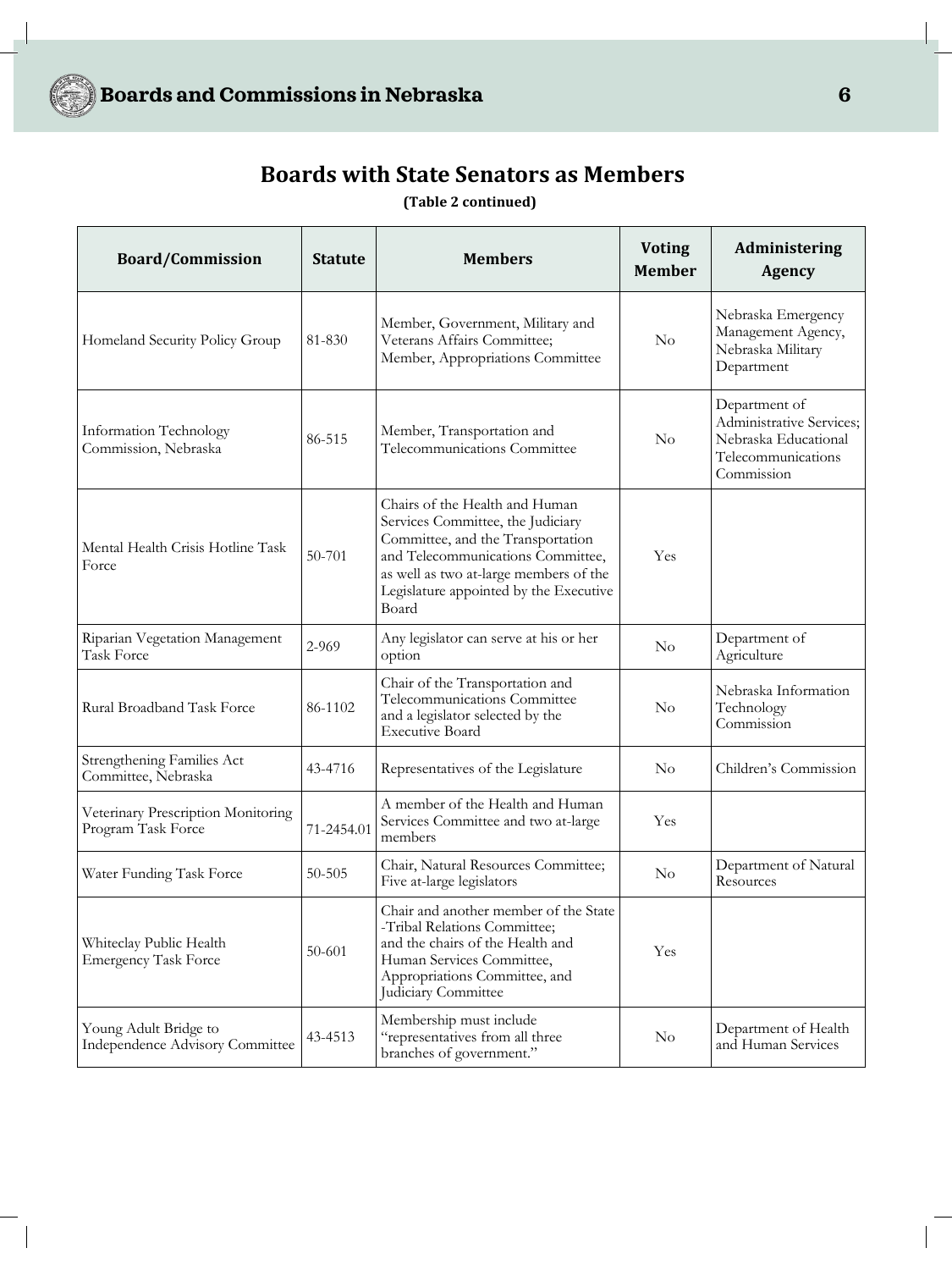

**Table 3 Boards with Members Nominated/Appointed by the Legislature**

| <b>Board</b>                                             | <b>Statute</b> | <b>Nomination/Appointment</b>                                                                                                                                                                                  |
|----------------------------------------------------------|----------------|----------------------------------------------------------------------------------------------------------------------------------------------------------------------------------------------------------------|
| Accountability and Disclosure<br>Commission, Nebraska    | 49-14,105      | The Governor selects two members from lists provided by the Legislature.                                                                                                                                       |
| Chief Standing Bear National Statuary<br>Hall Committee  | 82-706         | The chair of the State-Tribal Relations Committee appoints a member of<br>the committee.                                                                                                                       |
| Economic Forecasting Advisory Board,<br>Nebraska         | 77-27,157      | Five of the nine members of the advisory board are appointed by and serve<br>at the pleasure of the Executive Board of the Legislative Council.                                                                |
| Foster Care Advisory Committee                           | 43-1302        | The Health and Human Services Committee provides the Governor with<br>three lists of nominees, each list representing specific qualifications, from<br>which the Governor selects five members.                |
| Homeland Security Policy Group                           | 81-830         | The Executive Board of the Legislative Council selects one member each<br>from the Government, Military and Veterans Affairs Committee and the<br>Appropriations Committee.                                    |
| Mental Health Crisis Hotline Task<br>Force               | 50-701         | Legislative members of the task force appoint nonvoting members<br>representing practitioners, advocacy groups, educational institutions, law<br>enforcement, government, and the telecommunications industry. |
| Nebraska Information Technology<br>Commission            | 86-515         | The Executive Board of the Legislative Council selects a member of the<br>Transportation and Telecommunications Committee.                                                                                     |
| Rural Broadband Task Force                               | 86-1102        | The Executive Board selects a member of the Legislature.                                                                                                                                                       |
| Small Business Compliance Advisory<br>Panel              | 81-1505.03     | Four of the panel's seven members are selected by the Legislature.                                                                                                                                             |
| Veterinary Prescription Monitoring<br>Program Task Force | 71-2454.01     | The chair of the Health and Human Services Committee appoints the<br>members.                                                                                                                                  |

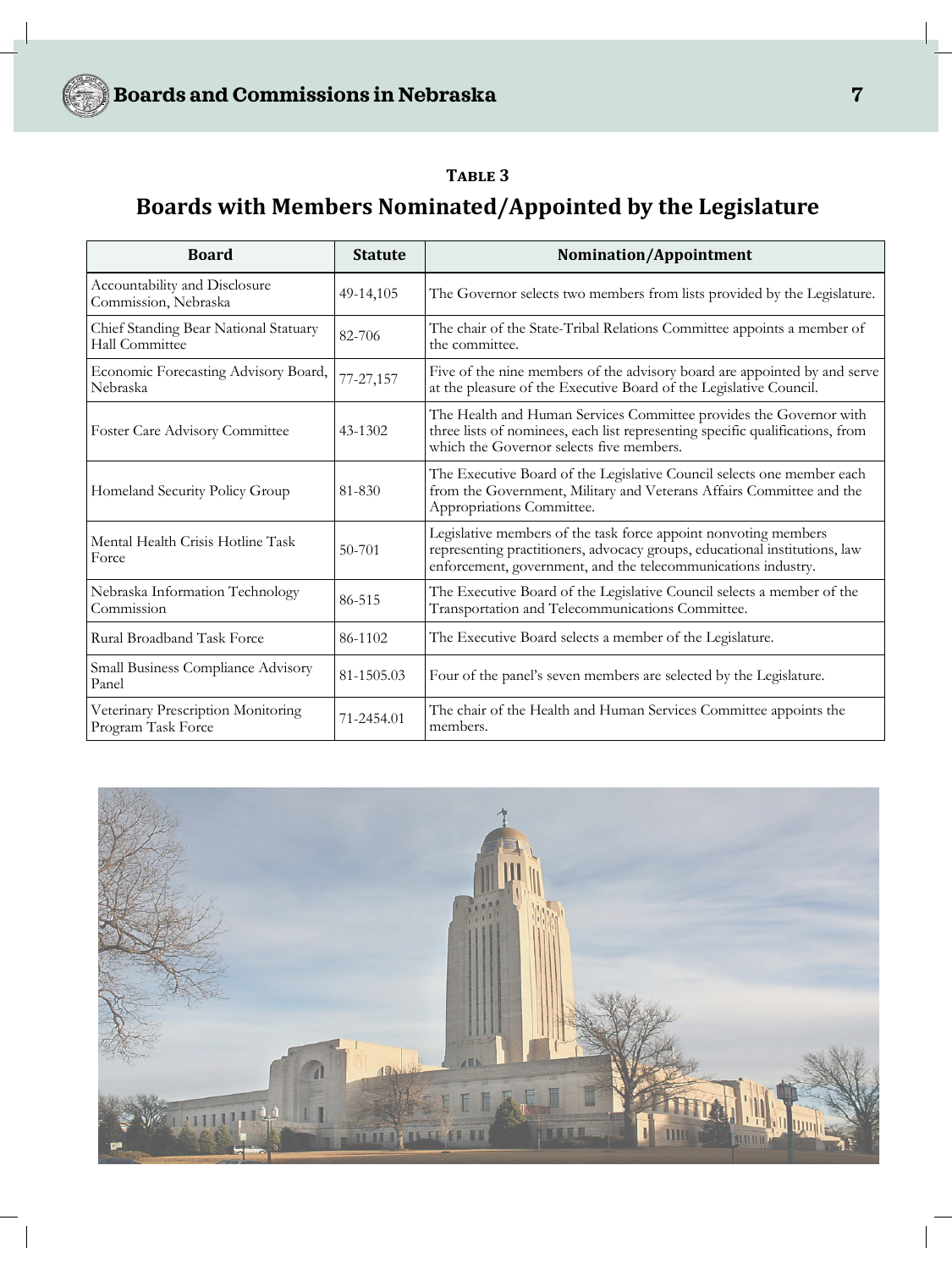

#### **Boards as Agencies of State Government**

#### **Table 4A**

#### **Code Agency Boards**

| <b>Name</b>                                                     | <b>Statute</b> | Compensation               | <b>Members</b> | <b>Terms</b> | Year<br><b>Created</b> |
|-----------------------------------------------------------------|----------------|----------------------------|----------------|--------------|------------------------|
| Commission on Law Enforcement and<br>Criminal Justice, Nebraska | 81-1416        | Expenses                   | 18             | 6 years      | 1969                   |
| <b>Environmental Quality Council</b>                            | 81-1503        | Expenses;<br>\$40 per diem | 17             | 4 years      | 1971                   |
| Natural Resources Commission, Nebraska                          | $2 - 1504$     | Expenses;<br>\$50 per diem | 16             | 4 years      | 19371                  |

#### **Table 4B Noncode Agency Boards**

| <b>Name</b>                                           | <b>Statute</b> | Compensation               | <b>Members</b> | <b>Terms</b> | <b>Term</b><br>Limits | Year<br><b>Created</b> |
|-------------------------------------------------------|----------------|----------------------------|----------------|--------------|-----------------------|------------------------|
| Abstracters Board of Examiners                        | 76-540         | Expenses;<br>\$50 per diem | 5              | 5 years      | Yes                   | 1965                   |
| Accountability and Disclosure Commission,<br>Nebraska | 49-14,105      | Expenses                   | 9              | 6 years      | No                    | 1976                   |
| African American Affairs, Commission on               | 81-2601        | Expenses;<br>\$50 per diem | 14             | 4 years      | $\rm No$              | 2020                   |
| Arts Council, Nebraska                                | 82-309         | Expenses                   | 15             | 3 years      | Yes                   | 1965 <sup>2</sup>      |
| Barber Examiners, Board of                            | 71-221         | Expenses;<br>\$75 per diem | 3              | 3 years      | $\rm No$              | 1927                   |
| Blind and Visually Impaired, Commission for<br>the    | 71-8604        | Expenses;<br>\$70 per diem | 5              | 4 years      | Yes                   | 2000                   |
| Brand Committee, Nebraska                             | 54-191         | Expenses                   | 5              | 4 years      | $\rm No$              | 1941                   |

<sup>&</sup>lt;sup>1</sup>The Natural Resources Commission was created in 1937 (Laws 1937, c. 8, sec. 4, p. 94) as the State Soil Conservation Committee, later the Soil and Water Conservation Commission. It was renamed the Nebraska Natural Resources Commission in 1972. The Department of Natural Resources was established in 2000 via the merger of the commission and the Department of Water Resources (Laws 2000, LB 900).

<sup>2</sup> In 1973, the Legislature repealed the original act and replaced it with new legislation creating a 15-member council.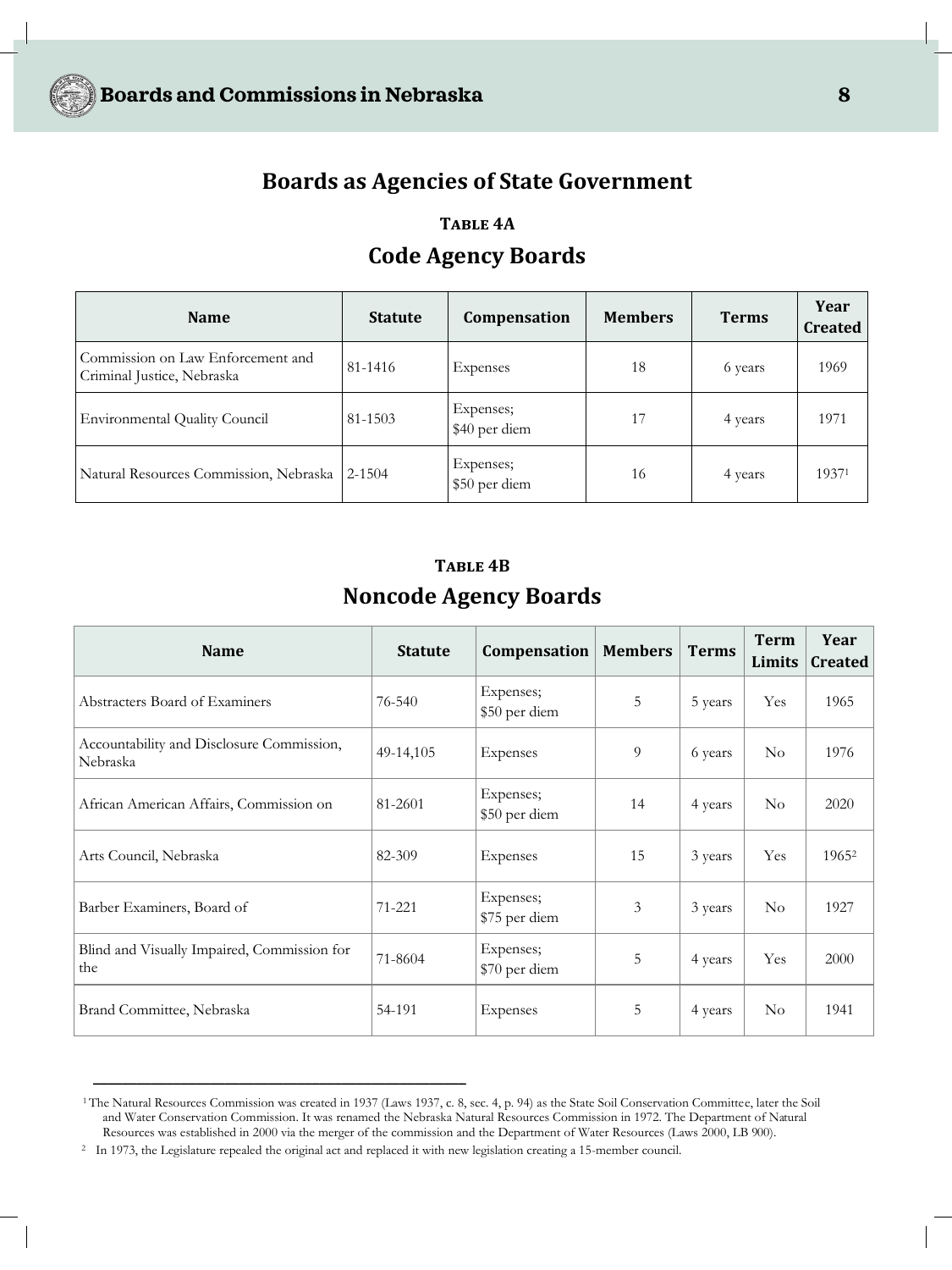

**(Table 4 continued)**

| <b>Name</b>                                                          | <b>Statute</b>                                    | Compensation               | <b>Members</b>    | <b>Terms</b>         | <b>Term</b><br><b>Limits</b> | Year<br><b>Created</b> |
|----------------------------------------------------------------------|---------------------------------------------------|----------------------------|-------------------|----------------------|------------------------------|------------------------|
| Coordinating Commission for Postsecondary<br>Education               | Const. Art.<br>VII,<br>sec. 14<br>85-1403         | Expenses                   | 11                | 6 years              | No                           | 19763                  |
| Corn Development, Utilization, and Marketing<br>Board                | 2-3604                                            | Expenses;<br>\$25 per diem | Q <sub>4</sub>    | 3 years              | $\rm No$                     | 1978                   |
| Dairy Industry Development Board                                     | 2-3951                                            | Expenses                   | Set by<br>formula | 3 years              | No                           | 1992                   |
| Deaf and Hard of Hearing, Commission for the                         | 71-4720                                           | Expenses                   | 9                 | 3 years              | Yes                          | 1979                   |
| Dry Bean Commission                                                  | 2-3745                                            | Expenses                   | Q <sub>5</sub>    | 3 years              | Yes                          | 1987                   |
| Education, State Board of/<br>Vocational Education, State Board of 6 | Const. Art.<br>VII,<br>sec. 3<br>79-301<br>79-321 | Expenses                   | 8                 | 4 years <sup>7</sup> | No                           | 19528                  |
| Educational Lands and Funds, Board of                                | Const. Art.<br>VII,<br>sec. 6<br>72-201           | Expenses                   | 5                 | 5 years              | No                           | 18759                  |
| <b>Educational Telecommunications</b><br>Commission, Nebraska        | 79-1313                                           | Expenses                   | 11                | 4 years              | $\rm No$                     | 1963                   |
| Electrical Board, State                                              | 81-2103                                           | Expenses                   | 7                 | 5 years              | $\rm No$                     | 197510                 |

<sup>3</sup> In 1990, Nebraska voters approved placing the commission in the State Constitution.

<sup>4</sup> Additionally, the Director of Agriculture, the vice chancellor of the Institute of Agriculture and Natural Resources, and the president of the Nebraska Corn Growers Association serve as ex officio, nonvoting members.

<sup>5</sup> The director of the Panhandle Research and Extension Center serves as an ex officio, nonvoting member.

<sup>6</sup> The State Board of Education serves as the State Board of Vocational Education.

<sup>7</sup> The State Board of Education is an elective office.

<sup>8</sup> A constitutional amendment to create a State Department of Education, governed by a State Board of Education, was approved by voters in 1952. Legislation the next year established this structure in statute.

<sup>9</sup>The Nebraska Constitution of 1875 provided for a "board of commissioners for the sale, leasing, and general management of all lands and funds set apart for educational purposes...." It was composed of the Governor, Secretary of State, Treasurer, Attorney General, and the Commissioner of Public Lands and Buildings. In 1955, the Legislature changed the board's membership to a body appointed by the Governor, after voters approved the change in a constitutional amendment in 1954.

<sup>&</sup>lt;sup>10</sup> Prior to 1975, the state Electrical Board was a division within the State Fire Marshal's Office.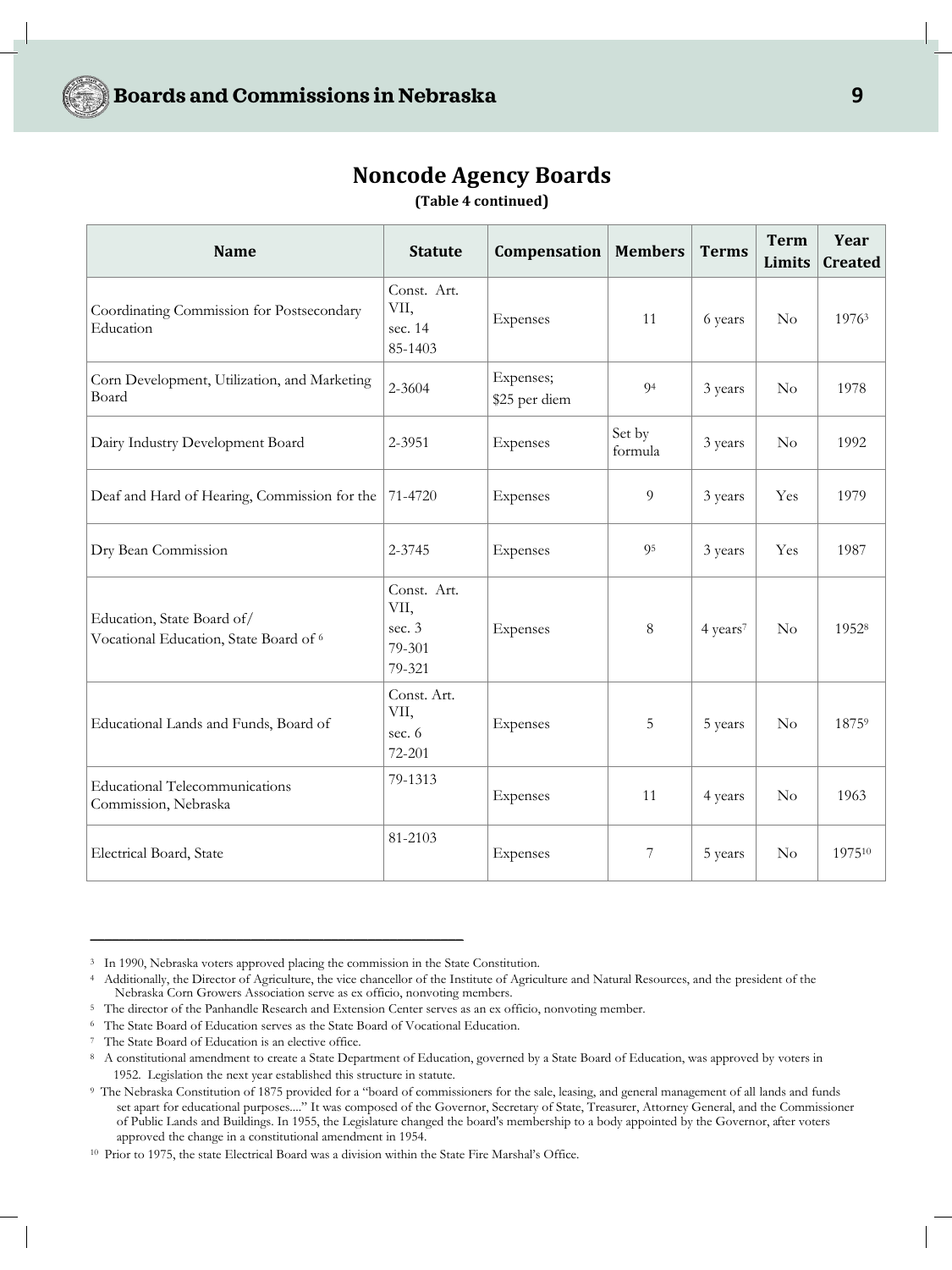**(Table 4 continued)**

| <b>Name</b>                                                    | <b>Statute</b>                      | <b>Compensation</b>         | <b>Members</b> | <b>Terms</b> | <b>Term</b><br><b>Limits</b> | Year<br><b>Created</b> |
|----------------------------------------------------------------|-------------------------------------|-----------------------------|----------------|--------------|------------------------------|------------------------|
| Engineers and Architects, Board of                             | 81-3428                             | Expenses;<br>\$60 per diem  | 8              | 5 years      | $\rm No$                     | 1937                   |
| Equal Opportunity Commission, Nebraska                         | 48-1116                             | Expenses;<br>\$50 per diem  | 7              | 3 years      | $\rm No$                     | 1965                   |
| Ethanol Board, Nebraska                                        | 66-1335                             | Expenses;<br>\$25 per diem  | 7              | 4 years      | N <sub>o</sub>               | 197111                 |
| Foster Care Advisory Committee                                 | 43-1302                             | Expenses                    | 5              | 3 years      | Yes                          | 2012                   |
| Game and Parks Commission                                      | 37-101                              | Expenses;<br>\$35 per diem  | 10             | 4 years      | Yes                          | 187912                 |
| Geologists, Board of                                           | 81-3520                             | Expenses                    | 7              | 5 years      | $\rm No$                     | 1998                   |
| Grain Sorghum Development, Utilization,<br>and Marketing Board | 2-4002                              | Expenses                    | 713            | 3 years      | $\rm No$                     | 1981                   |
| Historical Society Board of Trustees,<br>Nebraska State        | 82-101                              | Expenses                    | 15             | 3 years      | Yes                          | 187814                 |
| Indian Affairs, Commission on                                  | 81-2501                             | Expenses;<br>\$50 per diem  | 14             | 4 years      | $\rm No$                     | 1971                   |
| Industrial Relations, Commission of                            | Const. Art. XV,<br>sec. 9<br>48-803 | Expenses;<br>\$475 per diem | 5              | 6 years      | No                           | 1947                   |
| Investment Council, Nebraska                                   | 72-1237                             | Expenses;<br>\$75 per diem  | 515            | 5 years      | $\rm No$                     | 1969                   |
| Land Surveyors, Board of Examiners for                         | 81-8,110                            | Expenses                    | 516            | 5 years      | No                           | 195717                 |

<sup>11</sup>Laws 1971, LB 776 created an Agricultural Products Industrial Utilization Committee, which over time came to be known as the Gasohol Committee, the precursor to the Ethanol authority and Development Board, which was renamed simply the Nebraska Ethanol Board in 1993.

<sup>12</sup> The commission originated in 1879 as the Board of Fish Commissioners and has undergone numerous permutations since then. In 1929, the Legislature merged the Bureau of Game and Fish in the Department of Agriculture with the state Park Board to create the Game, Forestation and Parks Commission. In 1967, the Legislature created the position of State Forester and removed oversight of forests from the commission, which then became the Game and Parks Commission.

<sup>&</sup>lt;sup>13</sup> The Director of Agriculture and the vice chancellor of the Institute of Agriculture and Natural Resources are ex officio, nonvoting board members.

<sup>14</sup>The Historical Society was founded in 1878, became a state institution in 1883, and became a state agency in 1994.

<sup>&</sup>lt;sup>15</sup> The State Treasurer and the executive director of the State Employees Retirement Systems serve as ex officio, nonvoting members.

<sup>16</sup> The State Surveyor serves as the ex officio secretary of the board.

<sup>&</sup>lt;sup>17</sup> The board became an independent state agency in 1971.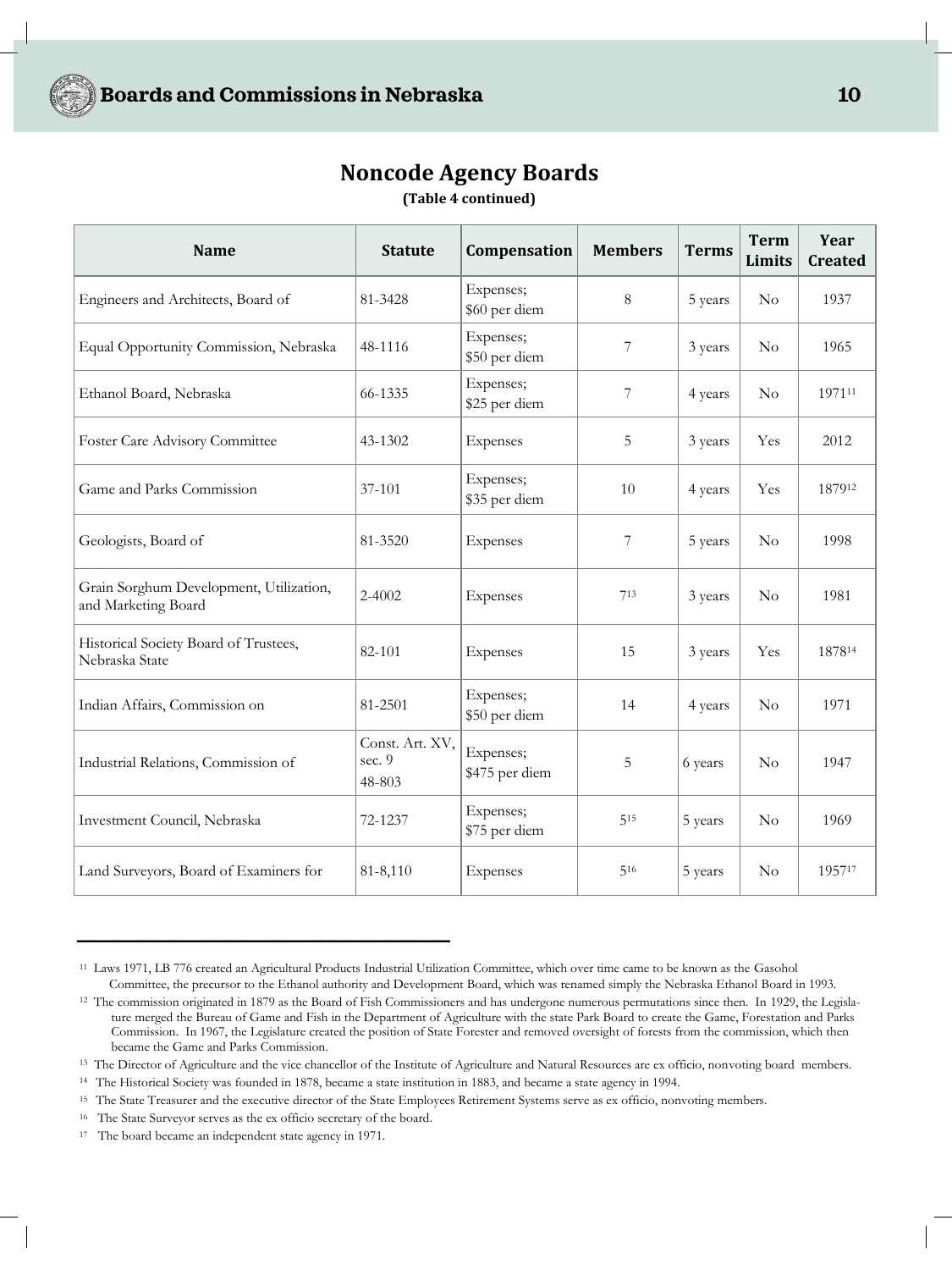**(Table 4 continued)**

| <b>Name</b>                                      | <b>Statute</b>                        | Compensation                                                                                | <b>Members</b> | <b>Terms</b> | <b>Term</b><br>Limits | Year<br><b>Created</b> |
|--------------------------------------------------|---------------------------------------|---------------------------------------------------------------------------------------------|----------------|--------------|-----------------------|------------------------|
| Landscape Architects, State Board of             | 81-8,186                              | Expenses                                                                                    | 6              | 5 years      | $\rm No$              | 1967                   |
| Latino-Americans, Commission on                  | 81-8,262                              | Expenses;<br>\$35 per diem                                                                  | $10^{18}$      | 3 years      | $\rm No$              | 197219                 |
| Liquor Control Commission, Nebraska              | 53-105                                | Expenses;<br>\$12,500 annual<br>salary <sup>20</sup>                                        | $\mathfrak{Z}$ | 6 years      | $\rm No$              | 1935                   |
| Motor Vehicle Industry Licensing Board           | 60-1402                               | Expenses;<br>\$50 per diem                                                                  | 9 plus 121     | 3 years      | Yes                   | 1957                   |
| Oil and Gas Conservation Commission,<br>Nebraska | 57-904                                | Expenses;<br>\$50 per diem                                                                  | 3              | 4 years      | $\rm No$              | 1959                   |
| Parole, Board of                                 | Const. Art. IV,<br>sec. 13,<br>83-188 | Annual salary, as<br>fixed by the<br>Governor. Service<br>is considered a<br>full-time job. | 5              | 6 years      | $\rm No$              | 1969                   |
| Power Review Board, Nebraska                     | 70-1003                               | Expenses;<br>\$60 per diem                                                                  | 5              | 4 years      | Yes                   | 1963                   |
| Public Accountancy, Nebraska State Board<br>of   | $1 - 107$                             | Expenses;<br>\$100 per diem                                                                 | 8              | 4 years      | Yes                   | 190922                 |
| Public Advocacy, Commission on                   | 29-3923                               | Expenses                                                                                    | 9              | 6 years      | $\rm No$              | 1995                   |
| Public Employees Retirement Board                | 84-1501                               | Expenses;<br>\$75 per diem                                                                  | Q23            | 5 years      | No                    | 1971                   |
| Public Service Commission                        | Const. Art. IV,<br>sec. 20            | Expenses;<br>\$75,000 annual<br>salary <sup>24</sup>                                        | 525            | 6 years      | $\rm No$              | 190626                 |

<sup>18</sup> The board is composed of nine members appointed by the Governor, along with the Governor or his or her designee, who serve as an ex officio member with the power to vote.

<sup>19</sup> The commission was originally known as the Commission on Mexican-Americans.

<sup>20</sup> Neb. Rev. Stat. sec. 53-106 prohibits members of the Liquor Control Commission from holding any other position or office under state law, the laws of other states, or the federal government. The commission is just one of four boards or commissions that is salaried. (The others are the Parole Board, the Public Service Commission, and the Tax Equalization and Review Commission.)

<sup>21</sup>The Director of Motor Vehicles serves as the board's chair.

<sup>23</sup> The State Investment Officer serves as an ex officio, nonvoting member.

<sup>&</sup>lt;sup>22</sup> The predecessor board was known as the Board of Examiners of Public Accountants; the current board was statutorily established in 1957.

<sup>&</sup>lt;sup>24</sup> The commission's salary is set by the Legislature.

<sup>25</sup> The Nebraska Constitution allows the commission to have between 3 and 7 members; the current board lists 5 members.

<sup>&</sup>lt;sup>26</sup> The Public Service Commission is another board that has undergone numerous changes over its lifetime. Its lineage traces back to the Railway Commission, which was established in 1885 and composed of state constitutional officers. In 1906, voters ratified a constitutional amendment creating an elective railway commission.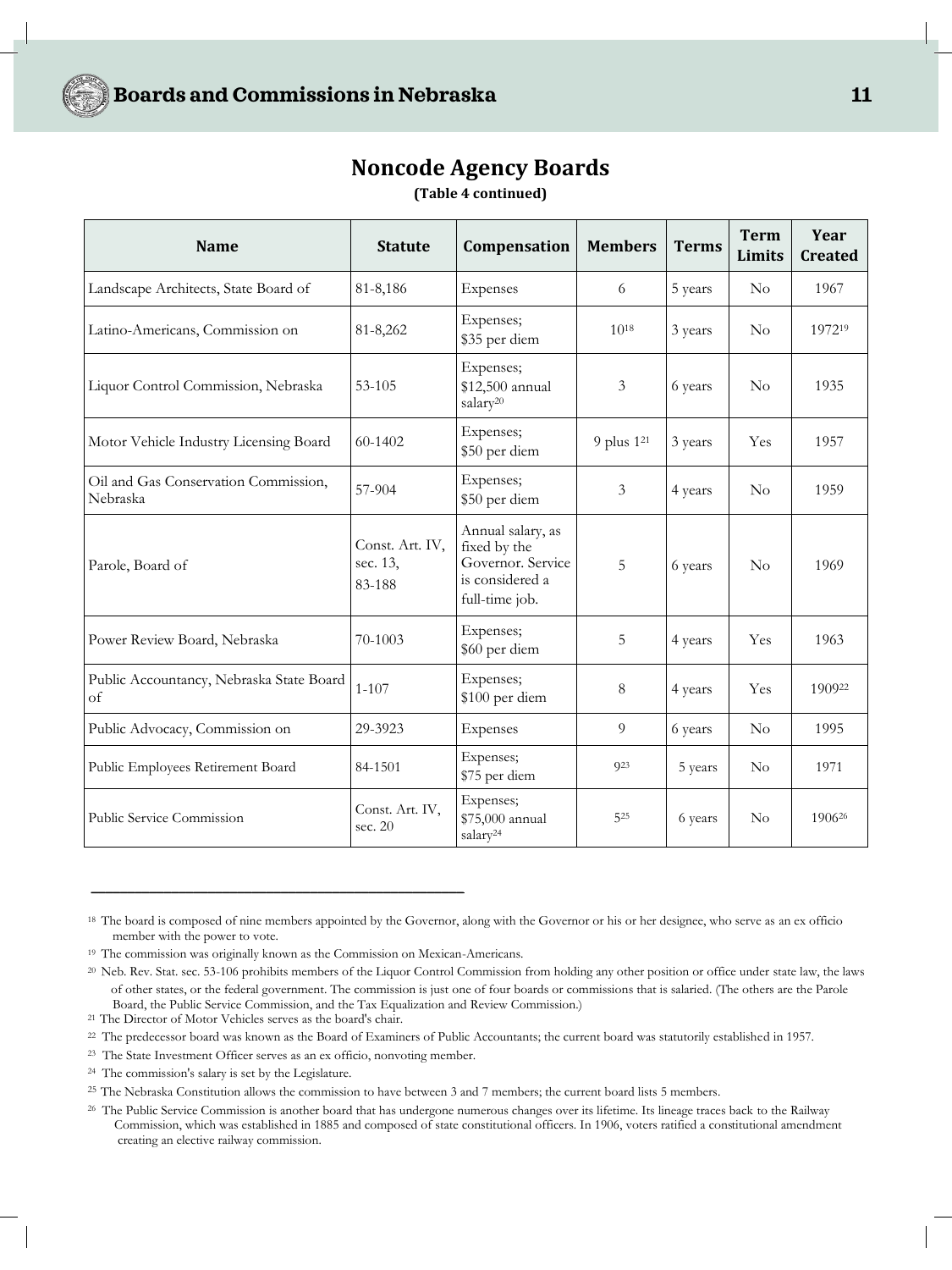| <b>Name</b>                                                      | <b>Statute</b>                        | Compensation                                               | <b>Members</b> | <b>Terms</b>   | <b>Term</b><br>Limits | Year<br><b>Created</b> |
|------------------------------------------------------------------|---------------------------------------|------------------------------------------------------------|----------------|----------------|-----------------------|------------------------|
| Racing and Gaming Commission, State                              | $2 - 1201$                            | Expenses;<br>\$1,000 per month                             | 727            | 4 years        | N <sub>o</sub>        | 1935                   |
| Real Estate Commission, State                                    | 81-885.07                             | Expenses;<br>728<br>\$100 per diem                         |                | 6 years        | Yes                   | 1973                   |
| Real Property Appraiser Board                                    | 76-2222                               | Expenses;<br>\$100 per diem                                | 5              | 5 years        | Yes                   | 1990                   |
| State Colleges, Board of Trustees of Nebraska                    | Const. Art.VII,<br>sec. 13<br>85_301  | Expenses                                                   | 729            | 6 years        | $\rm No$              | 1867                   |
| Tax Equalization and Review Commission                           | Const. Art. IX,<br>sec. 28<br>77-5003 | Expenses;<br>3<br>Salaried (set by<br>6 years<br>Governor) |                | N <sub>o</sub> | 1995                  |                        |
| Tourism Commission, Nebraska                                     | 81-3710                               | None in statute                                            | 9              | 4 years        | $\rm No$              | 2012                   |
| University of Nebraska Board of Regents                          | Const. Art. VI,<br>sec. 10<br>85-103  | Expenses                                                   | 8              | 6 years        | $\rm No$              | 1869                   |
| Wheat Development, Utilization, and<br>Marketing Board, Nebraska | 2-2302                                | <b>Expenses</b>                                            | 730            | 5 years        | $\rm No$              | 195531                 |

**(Table 4 continued)**

The Secretary of State serves as the commission chairperson.

<sup>&</sup>lt;sup>27</sup> Significant changes were made to the commission in 2021 including increasing the number of members from 5 to 7, providing for a monthly salary, and expanding the commission's areas of oversight (Laws 2021, LB 561).<br><sup>28</sup> The Secretary of State serves as the commission chairperson

<sup>&</sup>lt;sup>29</sup> The Commissioner of Education serves as an ex officio member; the governor also annually appoints three nonvoting student trustees, one each from the states three state colleges.

<sup>&</sup>lt;sup>30</sup> The Director of Agriculture and the vice chancellor of the Institute of Agriculture and Natural Resources serve as ex officio, nonvoting members.

<sup>&</sup>lt;sup>31</sup> Marketing was established in the Department of Agriculture and Inspection. In 1981, legislation was enacted making it an independent agency. (Laws 1981, LB 11).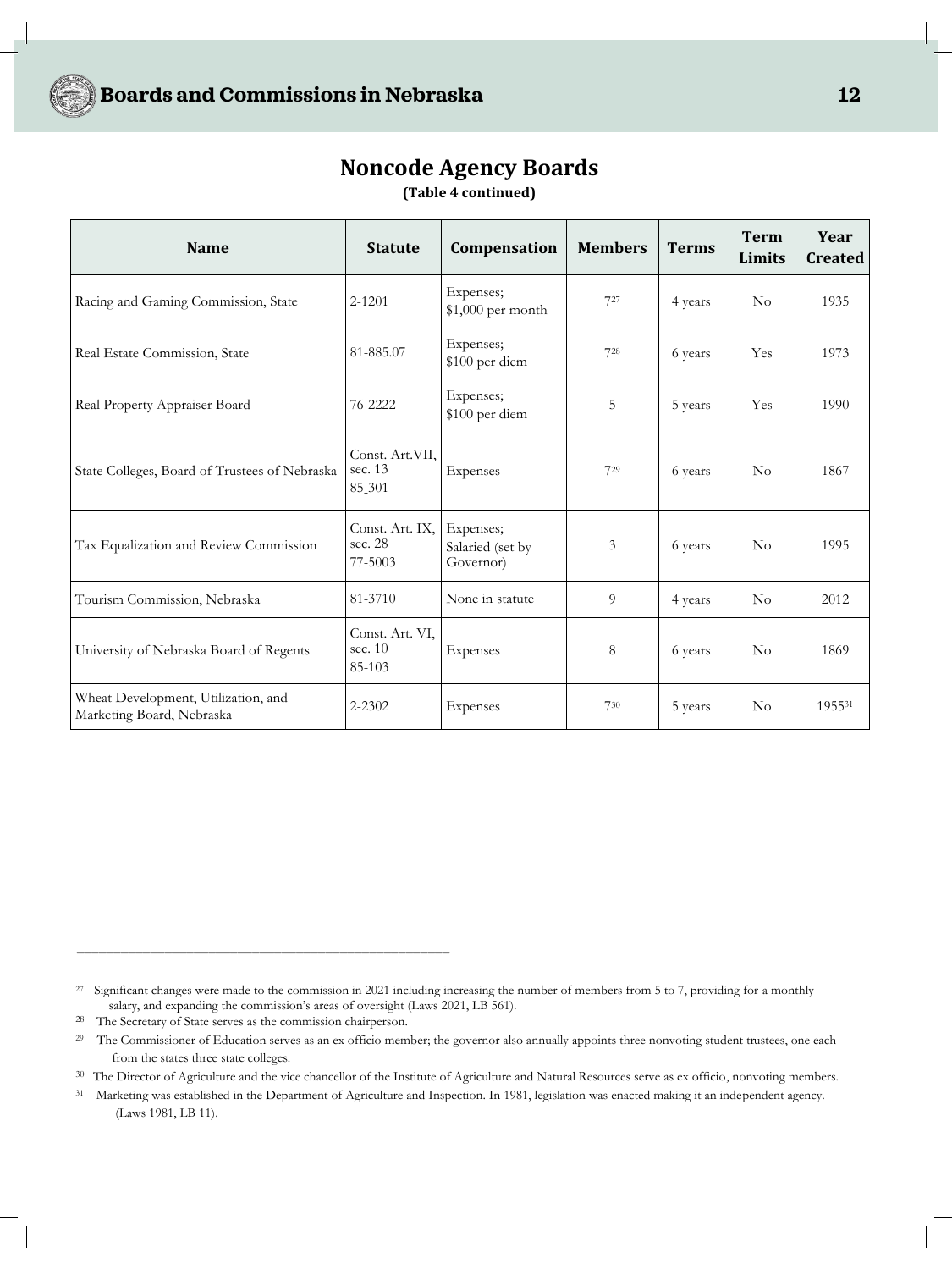

**\_\_\_\_\_\_\_\_\_\_\_\_\_\_\_\_\_\_\_\_\_\_\_\_\_\_\_\_\_\_\_\_\_\_\_\_\_\_\_\_\_\_\_\_\_\_\_\_\_\_\_**

#### **Table 5**

#### **Nebraska Boards and Commissions**

|                | <b>Board/Commission</b>                                                                                     | <b>Statute</b> | Legislative<br><b>Confirmation</b><br><b>Required</b> | <b>Termination</b><br><b>Date</b> | Expenses <sup>32</sup> | Per<br>Diems <sup>33</sup> |
|----------------|-------------------------------------------------------------------------------------------------------------|----------------|-------------------------------------------------------|-----------------------------------|------------------------|----------------------------|
| $\mathbf{1}$   | 911 Service System Advisory Committee                                                                       | 86-1025.01     |                                                       |                                   | ${\bf N}$              |                            |
| $\overline{2}$ | Abstracters Board of Examiners                                                                              | 76-540         |                                                       |                                   | Υ                      | \$50                       |
| 3              | Accountability and Disclosure Commission,<br>Nebraska                                                       | 49-14,105      | Y                                                     |                                   | Y                      |                            |
| 4              | Accreditation Committee, State                                                                              | 79-703         |                                                       |                                   | ${\bf N}$              |                            |
| 5              | Advanced Practice Registered Nurses, Board of                                                               | $38 - 204$     |                                                       |                                   | Y                      | \$30                       |
| 6              | Aeronautics Commission, Nebraska                                                                            | $3 - 104$      |                                                       |                                   | Y                      |                            |
| 7              | African American Affairs, Commission on                                                                     | 81-2601        |                                                       |                                   | Y                      | \$50                       |
| 8              | Aging, Division of Medicaid and Long-Term Care<br>Advisory Commission on                                    | 68-1101        |                                                       |                                   | $\mathbf Y$            |                            |
| 9              | Alcohol and Drug Counseling, Board of                                                                       | 38-308         |                                                       |                                   | Y                      | \$30                       |
| 10             | Anatomical Board, State                                                                                     | 71-1001        |                                                       |                                   | ${\bf N}$              |                            |
| 11             | Appraisers for Educational Lands and Funds,<br>Board of                                                     | 72-224.03      |                                                       |                                   | Y                      | \$50                       |
| 12             | Aquaculture Board                                                                                           | $2 - 5003$     |                                                       |                                   | Y                      |                            |
| 13             | Arts Council, Nebraska                                                                                      | 82-309         | $\mathbf Y$                                           |                                   | $\mathbf Y$            |                            |
| 14             | Assessment Matrix, Committee of Experts to<br>Advise the Department of Agriculture on the<br>Development of | 81-2,294       |                                                       |                                   | ${\bf N}$              |                            |
| 15             | Athletic Training, Board of                                                                                 | 38-401         |                                                       |                                   | Y                      | \$30                       |
| 16             | Audiology and Speech Language Pathology, Board<br>of                                                        | 38-504         |                                                       |                                   | $\mathbf Y$            | \$30                       |
| 17             | Barber Examiners, Board of                                                                                  | 71-221         |                                                       |                                   | Y                      | \$75                       |
| 18             | Beginning Farmer Board                                                                                      | 77-5204        | Y                                                     |                                   | Y                      |                            |
| 19             | Blind and Visually Impaired, Commission for the                                                             | 71-8604        | Y                                                     |                                   | Y                      | \$70                       |

<sup>&</sup>lt;sup>32</sup> A "Y" in this column indicates that a provision authorizing expenses exists in the statute creating the board or commission; an "N" indicates the enacting statute makes no mention of allowing expenses. However, Neb. Rev. Stat. sec. 81-1178 provides: "Any member of any state commission, council, committee, or board which has been created by statute shall be entitled to be reimbursed for expenses in the same manner as provided in sections 81-1174 to 81-1177 for state employees whether or not specific reference is made to such sections."

<sup>33</sup>Unless otherwise noted, per diems listed are the maximum allowable in statute for that particular board. Since some statutes indicate that the permissible per diem is "at least" or "up to", the actual per diem paid to a given board member could be less than that listed. As per Neb. Rev. Stat. sec. 71-112, the professional boards in the various health-related fields receive expenses as well as a per diem not to exceed \$30. Additionally, the per diem and expenses cannot be greater than "is received in fees from the applicants taking the examination in any particular profession." Each individual board sets its own per diem within those parameters. Additionally, these boards may set per diems and pay the expenses up to this rate for any subcommittees they create.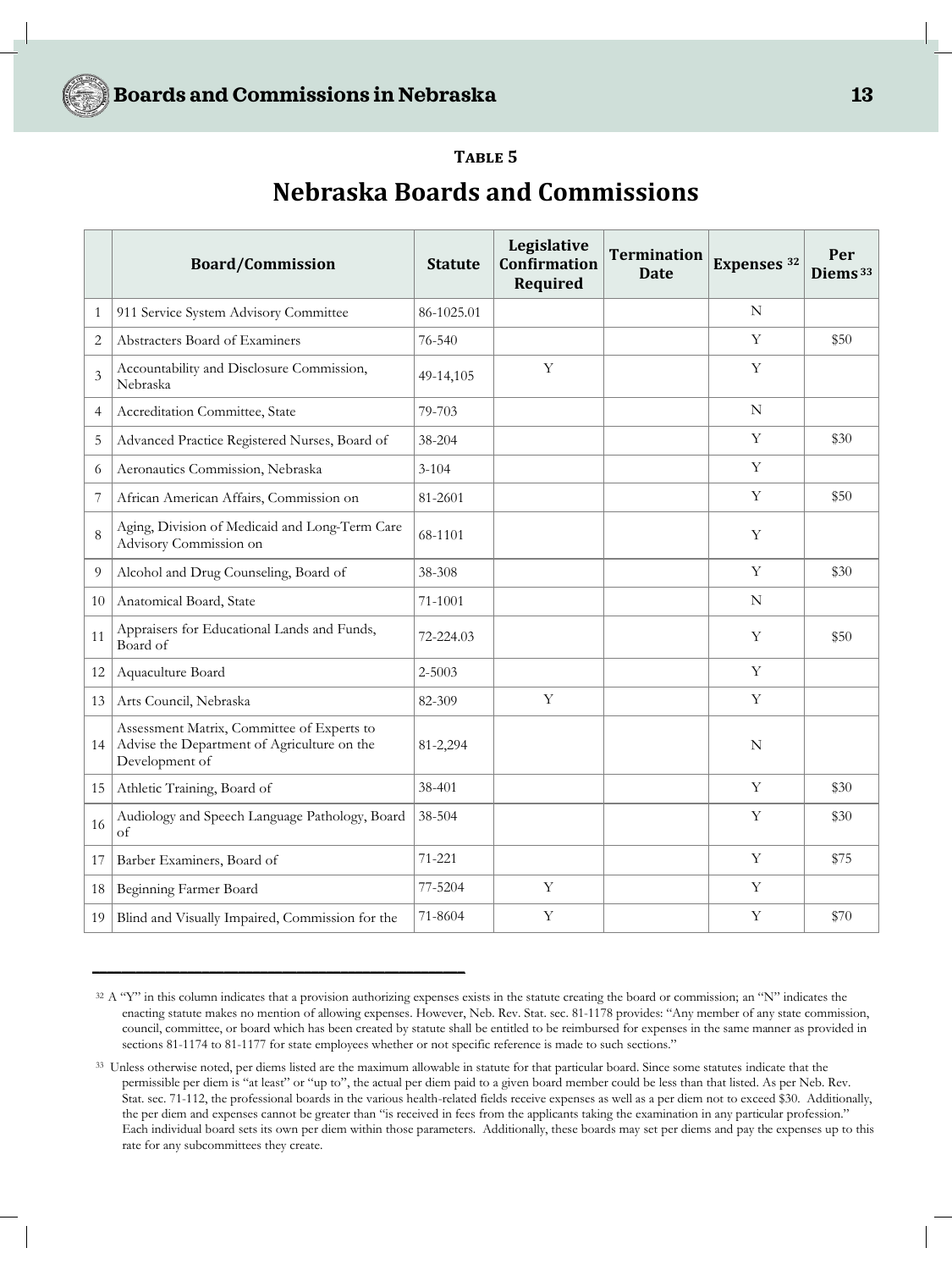

**(Table 5 continued)**

|    | <b>Board/Commission</b>                                                                                       | <b>Statute</b> | Legislative<br><b>Confirmation</b><br><b>Required</b> | <b>Termination</b><br><b>Date</b> | <b>Expenses</b> | Per<br><b>Diems</b> |
|----|---------------------------------------------------------------------------------------------------------------|----------------|-------------------------------------------------------|-----------------------------------|-----------------|---------------------|
| 20 | Boiler Safety Code Advisory Board                                                                             | 81-5,184       | Y                                                     |                                   | Y               | \$50                |
| 21 | Brain Injury Oversight Committee                                                                              | 71-3703        |                                                       |                                   | Y               |                     |
| 22 | Brand Committee, Nebraska                                                                                     | 54-191         |                                                       |                                   | Y               |                     |
| 23 | Breast and Cervical Cancer Advisory Committee                                                                 | 71-7012        |                                                       |                                   | Y               |                     |
| 24 | Building Renewal, Task Force for (LB 309 Task<br>Force)                                                       | 81-174         |                                                       |                                   | $\mathbf Y$     | Y <sup>34</sup>     |
| 25 | Canvassers, Board of State                                                                                    | 32-1037        |                                                       |                                   | N               |                     |
| 26 | Capital Facilities Planning Committee,<br>State Comprehensive                                                 | 81-1108.41     |                                                       |                                   | N               |                     |
| 27 | Capitol Commission, Nebraska                                                                                  | 81-1108.32     |                                                       |                                   | Y               |                     |
| 28 | Capitol Environs Commission, Nebraska State                                                                   | 90-306         |                                                       |                                   | N               |                     |
| 29 | Chief Standing Bear National Statuary Hall<br>Selection Committee                                             | 82-706         |                                                       | 6/30/23                           | N               |                     |
| 30 | Child Abuse Prevention Fund Board, Nebraska                                                                   | 43-1903        | Y                                                     |                                   | Y               |                     |
| 31 | Child and Maternal Death Review Team, State                                                                   | 71-3406        |                                                       |                                   | Y               |                     |
| 32 | Child Support Advisory Commission                                                                             | 43-3342.05     |                                                       |                                   | Y               |                     |
| 33 | Children and Juveniles Data Feasibility Study<br><b>Advisory Group</b>                                        | 43-1306        |                                                       | 12/31/19                          | N               |                     |
| 34 | Children's Behavioral Health Task Force                                                                       | 43-4001        |                                                       | 6/30/10                           | Y               |                     |
| 35 | Children's Commission, Nebraska                                                                               | 43-4202        |                                                       | 6/30/19                           | Y               |                     |
| 36 | Children's Commission, advisory group to<br>monitor the use of alternative response                           | 28-712         |                                                       |                                   | N               |                     |
| 37 | Chiropractic, Board of                                                                                        | 38-804         |                                                       |                                   | Y               | \$30                |
| 38 | Claims Board, State                                                                                           | 81-8,220       |                                                       |                                   | Y               |                     |
| 39 | Climate Assessment Response Committee                                                                         | 2-4901         | Y                                                     |                                   | Y               |                     |
| 40 | Collection Agency Licensing Board                                                                             | 45-603         |                                                       |                                   | Y               |                     |
| 41 | Committee of experts to advise the Department<br>of Agriculture on the development of an<br>assessment matrix | 81-2,294       |                                                       |                                   | N               |                     |
| 42 | Committee to examine structure and<br>responsibilities of the Office of Juvenile Services                     | 43-4203        |                                                       |                                   | N               |                     |
| 43 | Community College Student Performance and<br>Occupational Education Grant Committee,<br>Nebraska              | 85-1539        |                                                       |                                   | $\mathbf N$     |                     |

<sup>&</sup>lt;sup>34</sup> Compensation for the Task Force for Building Renewal members is on a per diem established by the Governor.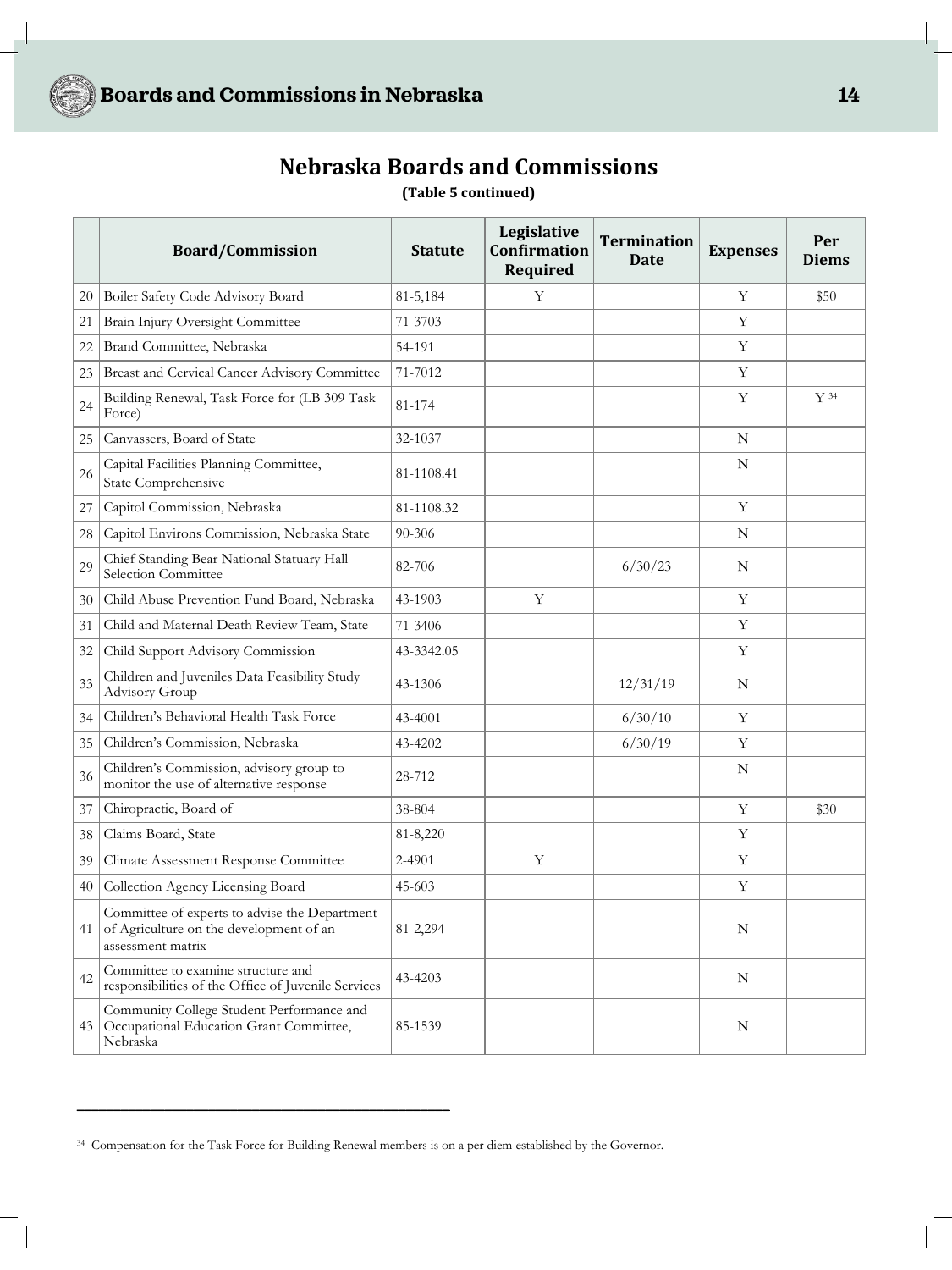

|  | (Table 5 continued) |
|--|---------------------|
|--|---------------------|

|    | <b>Board/Commission</b>                                                                     | <b>Statute</b>                         | Legislative<br><b>Confirmation</b><br>Required | <b>Termination</b><br><b>Date</b> | <b>Expenses</b> | Per<br><b>Diems</b> |
|----|---------------------------------------------------------------------------------------------|----------------------------------------|------------------------------------------------|-----------------------------------|-----------------|---------------------|
| 44 | Comprehensive Health Insurance Pool<br><b>Board of Directors</b>                            | 44-4216                                |                                                |                                   | Y               | Y <sub>35</sub>     |
| 45 | Convention Center Facility Financing<br>Assistance Act, State Board to Administer           | 13-2603                                |                                                |                                   | N               |                     |
| 46 | Conveyance Advisory Committee                                                               | 81-5,212                               |                                                |                                   | Y               |                     |
| 47 | Coordinating Commission for Postsecondary<br>Education                                      | Const. Art. VII,<br>sec. 14<br>85-1403 | Y                                              |                                   | Y               |                     |
| 48 | Corn Development, Utilization, and<br>Marketing Board                                       | 2-3604                                 |                                                |                                   | Y               | \$25                |
| 49 | Cosmetology, Electrology, Esthetics, Nail<br>Technology, and Body Art, Board of             | 38-1007                                |                                                |                                   | Y               | \$50                |
| 50 | County Attorney Standards Advisory Council                                                  | 23-1213                                |                                                |                                   | Y               |                     |
| 51 | County Highway and City Street<br>Superintendents, Board of Examiners for                   | 39-2304                                |                                                |                                   | Y               |                     |
| 52 | Crime Victim's Reparations Committee                                                        | 81-1802                                | Y                                              |                                   | Y               |                     |
| 53 | Craft Brewery Board, Nebraska                                                               | 53-501                                 |                                                |                                   | Y               |                     |
| 54 | Critical Incident Stress Management Council                                                 | 71-7105                                |                                                |                                   | N               |                     |
| 55 | Dairy Industry Development Board,<br>Nebraska                                               | 2-3951                                 |                                                |                                   | Y               |                     |
| 56 | Deaf and Hard of Hearing, Commission for<br>the                                             | 71-4720                                | $\mathbf Y$                                    |                                   | Y               |                     |
| 57 | Deaf and Hard of Hearing, language<br>assessment advisory committee to the<br>Commission on | 71-4747                                |                                                | 7/1/2022                          | N               |                     |
| 58 | Deaf and Hard of Hearing, Special<br>Committee for the Commission of the                    | 71-4728.03                             |                                                |                                   | N               |                     |
| 59 | Dentistry, Board of                                                                         | 38-1106                                |                                                |                                   | Y               | \$30                |
| 60 | Developmental Disabilities, Advisory<br>Committee on                                        | 83-1212.01                             |                                                |                                   | $\mathbf Y$     |                     |
| 61 | Disability Services Stakeholder Olmstead<br>Planning Advisory Committee 36                  | 81-6,122                               |                                                |                                   | $\mathbf N$     |                     |
| 62 | Dispute Resolution, Advisory Council on                                                     | 25-2905                                |                                                |                                   | Y               |                     |
| 63 | Dry Bean Commission                                                                         | 2-3745                                 |                                                |                                   | $\mathbf Y$     |                     |
| 64 | Dry Pea and Lentil Commission                                                               | 2-4103                                 |                                                |                                   | $\mathbf Y$     |                     |

<sup>&</sup>lt;sup>35</sup> Paid only when traveling for business of the CHIP board, at the rate set by the pool administrator.

<sup>&</sup>lt;sup>36</sup> The Disability Services Stakeholder Olmstead Planning Advisory Committee is the name chosen by committee members for the committee, which was not formally given a name in Laws 2016, LB 1033.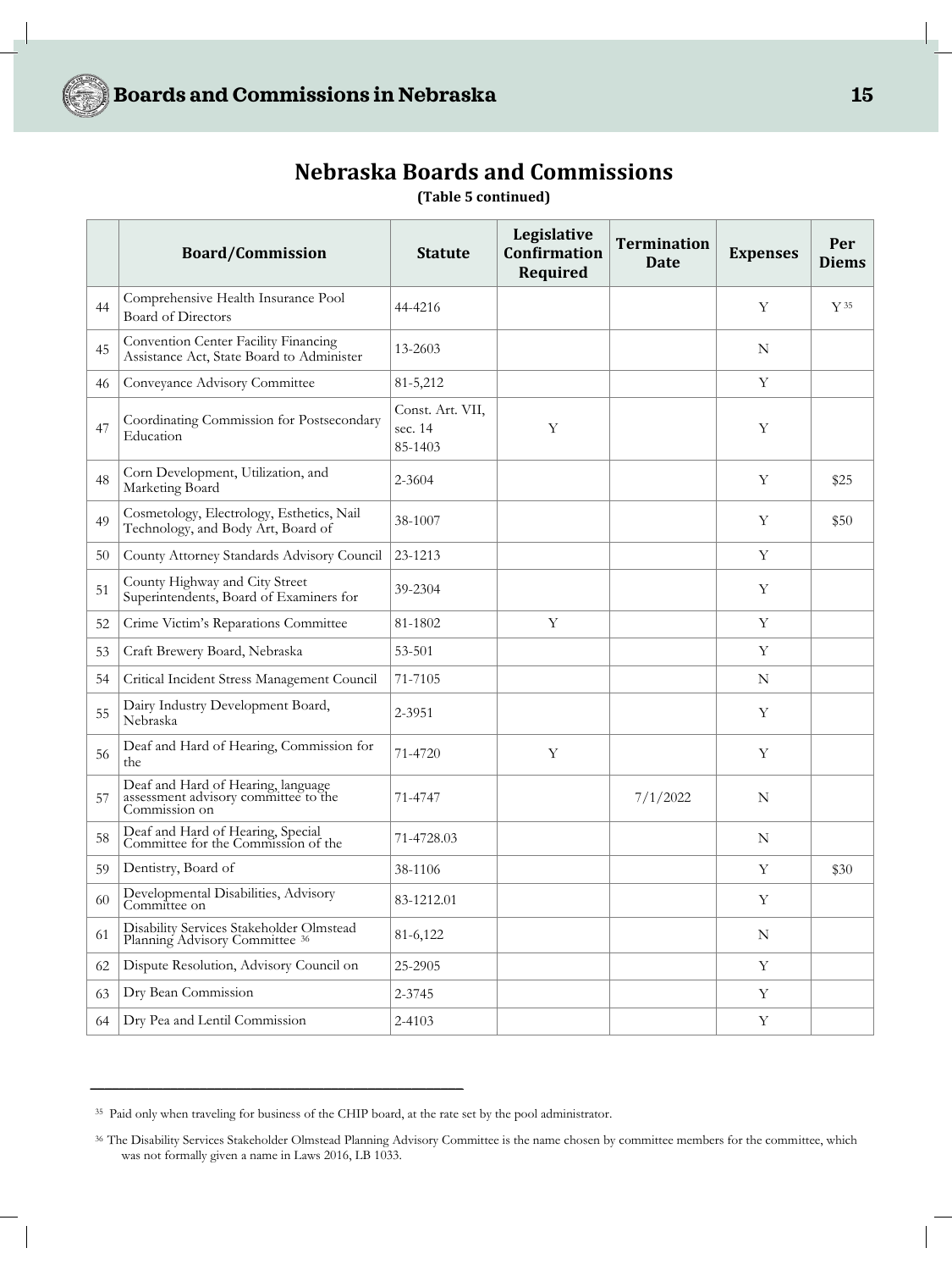

**(Table 5 continued)**

|    | <b>Board/Commission</b>                                                           | <b>Statute</b>                         | Legislative<br><b>Confirmation</b><br>Required | <b>Termination</b><br><b>Date</b> | <b>Expenses</b> | Per<br><b>Diems</b> |
|----|-----------------------------------------------------------------------------------|----------------------------------------|------------------------------------------------|-----------------------------------|-----------------|---------------------|
| 65 | Early Childhood Education Endowment<br>Board of Trustees                          | 79-1104.03                             |                                                |                                   | Y               |                     |
| 66 | Early Childhood Interagency Coordinating<br>Council                               | 43-3401                                |                                                |                                   | $\mathbf Y$     |                     |
| 67 | Economic Forecasting Advisory Board,<br>Nebraska                                  | 77-27,156                              |                                                |                                   | Y               |                     |
| 68 | Education, State Board of                                                         | Const. Art. VII,<br>sec. $3$<br>79-301 |                                                |                                   | $\mathbf Y$     |                     |
| 69 | Educational, Health, Cultural, and Social<br>Services Finance Authority, Nebraska | 58-813                                 |                                                |                                   | Y               |                     |
| 70 | Educational Lands and Funds, Board of                                             | Const. Art. VII,<br>sec. 6<br>72-201   | Y                                              |                                   | Y               | \$50                |
| 71 | Educational Opportunity for Military<br>Children, State Council on                | 79-2204                                |                                                |                                   | Y               |                     |
| 72 | <b>Educational Service Unit Coordinating</b><br>Council                           | 79-1245                                |                                                |                                   | ${\bf N}$       |                     |
| 73 | <b>Educational Telecommunications</b><br>Commission, Nebraska                     | 79-1313                                | Y                                              |                                   | Y               |                     |
| 74 | Electrical Board, State                                                           | 81-2103                                | $\mathbf Y$                                    |                                   | Y               |                     |
| 75 | Elementary and Secondary School Finance<br>Authority, Nebraska                    | 79-1810                                |                                                |                                   | Y               |                     |
| 76 | Emergency Medical Services, Board of                                              | 38-1206                                | Y                                              |                                   | Y               |                     |
| 77 | Emergency Response Commission, State                                              | 81-15,210                              | Y                                              |                                   | Y               |                     |
| 78 | Engineers and Architects, Board of                                                | 81-3428                                |                                                |                                   | Y               | \$60                |
| 79 | Enhanced Wireless 911 Advisory Board                                              | 86-461                                 |                                                |                                   | Y               |                     |
| 80 | Environmental Health Specialists,<br>Board of Registered                          | 38-1307                                |                                                |                                   | $\mathbf Y$     | \$25                |
| 81 | Environmental Quality Council                                                     | 81-1503                                | Y                                              |                                   | Y               | \$40                |
| 82 | Environmental Trust Board, Nebraska                                               | 81-15,170                              | Y                                              |                                   | Y               |                     |
| 83 | Equal Opportunity Commission, Nebraska                                            | 48-1116                                |                                                |                                   | Y               | \$50                |
| 84 | Ethanol Board, Nebraska                                                           | 66-1335                                | $\mathbf Y$                                    |                                   | $\mathbf Y$     | \$25                |
| 85 | Fire Safety Appeals Board, Nebraska                                               | 81-502.01                              |                                                |                                   | $\mathbf Y$     |                     |
| 86 | First Regiment Nebraska Volunteer Infantry<br>at Fort Donelson Committee          | 82-803                                 |                                                | Upon completion<br>of its purpose | $\mathbf N$     |                     |
| 87 | Foster Care Advisory Committee                                                    | 43-1302                                | $\mathbf Y$                                    |                                   | $\mathbf Y$     |                     |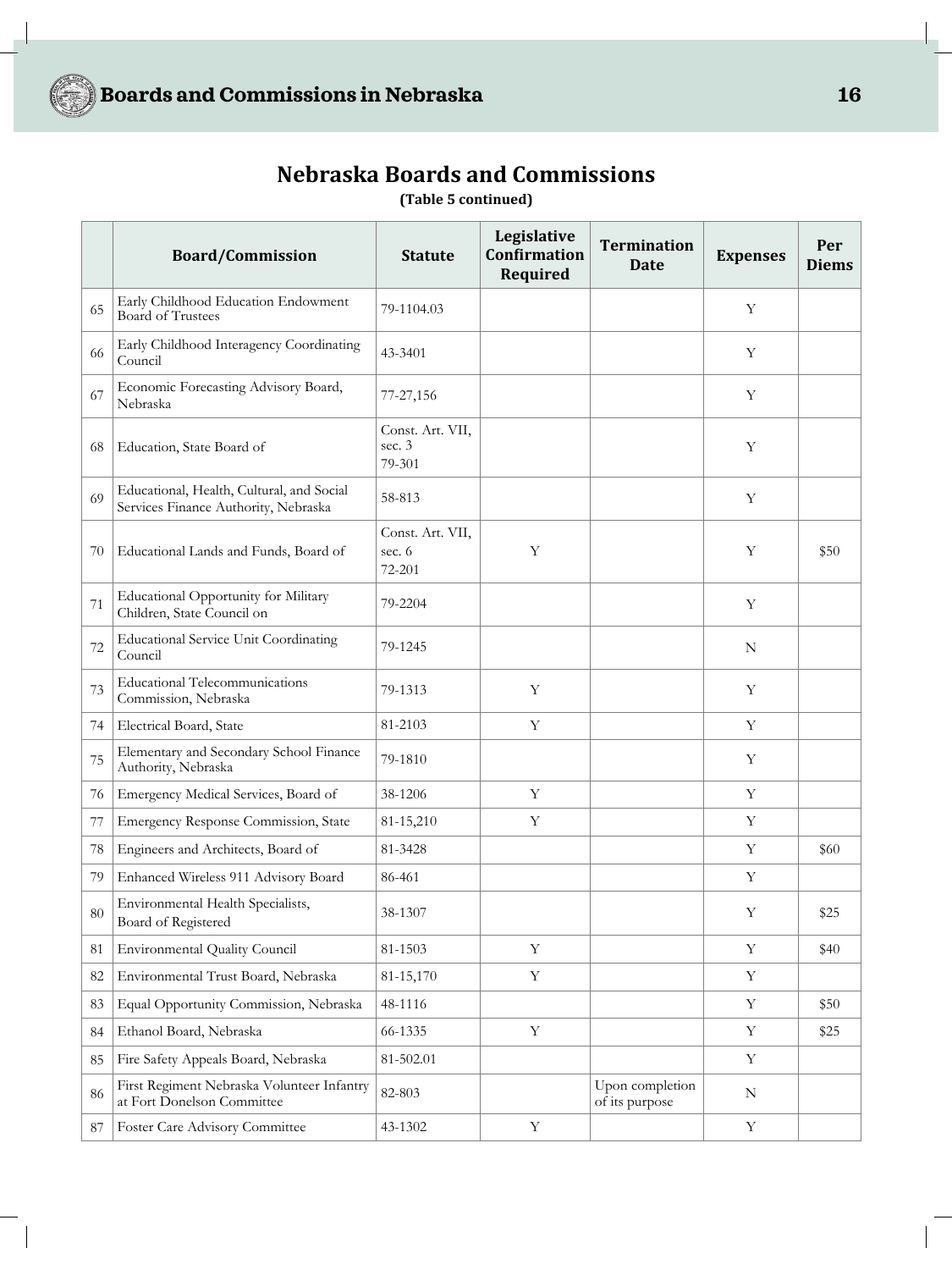

**\_\_\_\_\_\_\_\_\_\_\_\_\_\_\_\_\_\_\_\_\_\_\_\_\_\_\_\_\_\_\_\_\_\_\_\_\_\_\_\_\_\_\_\_\_\_\_\_\_\_\_**

|     | <b>Board/Commission</b>                                                                       | <b>Statute</b>     | Legislative<br><b>Confirmation</b><br><b>Required</b> | <b>Termination</b><br><b>Date</b> | <b>Expenses</b> | Per<br><b>Diems</b> |
|-----|-----------------------------------------------------------------------------------------------|--------------------|-------------------------------------------------------|-----------------------------------|-----------------|---------------------|
| 88  | Foster Care Reimbursement Rate Committee                                                      | 43-4216            |                                                       |                                   | N               |                     |
| 89  | Funeral Directing and Embalming, Board of                                                     | 38-1405            |                                                       |                                   | Y               | \$30                |
| 90  | Game and Parks Commission                                                                     | 37-101             | Y                                                     |                                   | Y               | \$35                |
| 91  | Geographic Information Systems Council                                                        | 86-570             |                                                       |                                   | Y               |                     |
| 92  | Geologists, Board of                                                                          | 81-3520            |                                                       |                                   | Y               | Y <sup>37</sup>     |
| 93  | Governor's Residence Advisory Commission                                                      | 72-2101            |                                                       |                                   | Y               |                     |
| 94  | Grain Sorghum Development, Utilization,<br>and Marketing Board                                | 2-4002             |                                                       |                                   | Y               |                     |
| 95  | Grape and Winery Board, Nebraska                                                              | 53-301             |                                                       |                                   | Y               |                     |
| 96  | Hall of Fame Commission, Nebraska                                                             | 72-724             |                                                       |                                   | ${\bf N}$       |                     |
| 97  | Health Information Technology Board                                                           | 81-6,127           | Y                                                     |                                   | $\mathbf Y$     |                     |
| 98  | Health Professions, Technical Advisory<br>Committee for the Regulation of                     | 71-6224            |                                                       |                                   | Y               |                     |
| 99  | Health, State Board of                                                                        | 71-2601            | Y                                                     |                                   | Y               | \$20                |
| 100 | Healthy Soils Task Force                                                                      | $2 - 402$          |                                                       | 1/1/2021                          | $\mathbf Y$     |                     |
| 101 | Hearing Instrument Specialists, Board of                                                      | 38-1503            |                                                       |                                   | Y               | \$25                |
| 102 | Hemp Commission, Nebraska                                                                     | $2 - 517$          |                                                       |                                   | Y               |                     |
| 103 | Highway Commission, State                                                                     | 39-1101            | $\mathbf Y$                                           |                                   | $\mathbf Y$     | \$20                |
| 104 | Historical Society Board of Trustees,<br>Nebraska State                                       | 82-101             |                                                       |                                   | $\mathbf Y$     |                     |
| 105 | Homeland Security Policy Group                                                                | 81-830             |                                                       |                                   | N               |                     |
| 106 | Housing and Homelessness, Nebraska<br>Commission on 38                                        | 58-704;<br>81-1281 |                                                       |                                   | Y               |                     |
| 107 | Housing and Homelessness Continuum of<br>Care Committee, Nebraska Commission on <sup>39</sup> | $68-1605(3)$       |                                                       |                                   | Y               |                     |

#### **Nebraska Boards and Commissions**

**(Table 5 continued)**

<sup>37</sup>LB 1161 states: "Each member of the board shall receive as compensation the same per diem and travel expenses as other state employees for each day actually spent in traveling to and from and while attending sessions of the board and its committees or authorized meetings of the National Association of State Boards of Geology, or their subdivisions or committees, and all necessary expenses incident to the performance of his or her duties under the Geologists Regulation Act as provided in sections 81-1174 to 81-1177."

<sup>38</sup>The Commission on Housing and Homelessness was formed by Executive Order 98-4 and combines two statutorily created advisory committees previously listed as the Housing Advisory Committee to the Affordable Housing Trust Fund and the Nebraska Affordable Housing Committee, both under the authority of the Department of Economic Development.

<sup>39</sup>In 2002, the former Advisory Committee on Families with Special Needs Housing became the Commission on Housing and Homelessness Continuum of Care Committee, which serves as the advisory committee to the Nebraska Homeless Assistance Program. Its parent agency is the Department of Health and Human Services.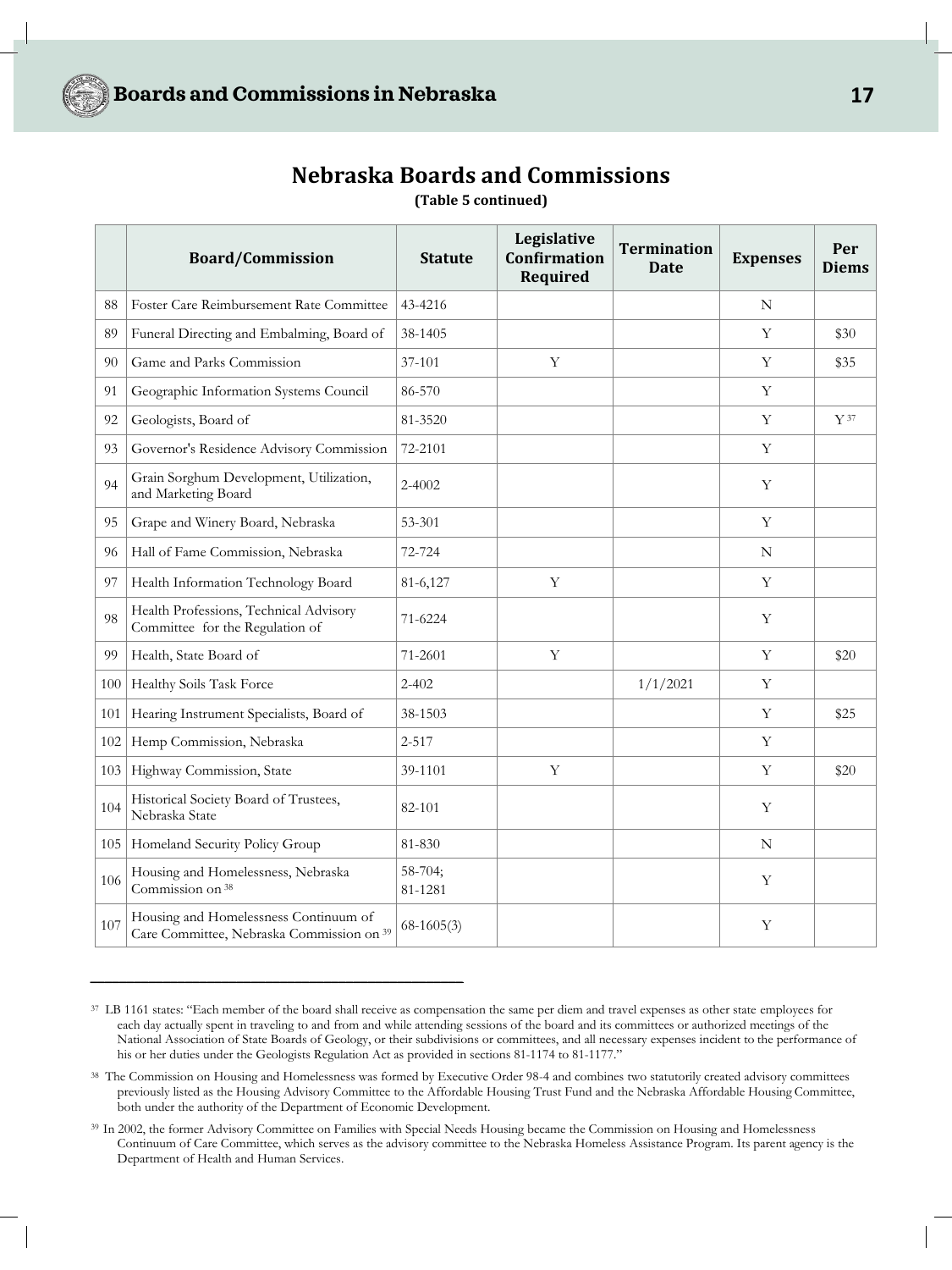

**(Table 5 continued)**

|     | <b>Board/Commission</b>                                                        | <b>Statute</b>                      | Legislative<br><b>Confirmation</b><br>Required | <b>Termination</b><br><b>Date</b> | <b>Expenses</b> | Per<br><b>Diems</b> |
|-----|--------------------------------------------------------------------------------|-------------------------------------|------------------------------------------------|-----------------------------------|-----------------|---------------------|
| 108 | Human Trafficking Issues, Task Force to<br>Investigate                         | 81-1430                             |                                                |                                   | Y               |                     |
| 109 | Indian Affairs, Commission on                                                  | 81-2501                             |                                                |                                   | Y               | \$50                |
| 110 | Industrial Relations, Commission of                                            | Const. Art. XV,<br>sec. 9<br>48-803 | Y                                              |                                   | Y               | \$475               |
| 111 | Information Technology Commission,<br>Nebraska                                 | 86-515                              | Y                                              |                                   | Y               |                     |
| 112 | Information Technology Commission,<br>Technology Review Panel for the Nebraska | 86-521                              |                                                |                                   | N               |                     |
| 113 | Interagency Management Committee                                               | 71-7106                             |                                                |                                   | N               |                     |
| 114 | Interpreter Review Board                                                       | 71-4728.05                          |                                                |                                   | Y               |                     |
| 115 | Interrelated Water Review Board 40                                             | 46-719                              |                                                |                                   | $\mathbf N$     |                     |
| 116 | Invasive Species Council, Nebraska                                             | 37-1403                             |                                                |                                   | N               |                     |
| 117 | Invest Nebraska Board                                                          | 77-5508                             |                                                |                                   | N               |                     |
| 118 | Investment Council, Nebraska                                                   | 72-1237                             | Y                                              |                                   | Y               | \$75                |
| 119 | Investment Finance Authority, Nebraska<br>(NIFA)                               | 58-226                              |                                                |                                   | Y               |                     |
| 120 | Jail Standards Board                                                           | 83-4,124                            |                                                |                                   | Y               |                     |
| 121 | Judicial Branch Education Advisory<br>Committee                                | 24-205.01                           |                                                |                                   | ${\bf N}$       |                     |
| 122 | Judicial nominating commissions <sup>41</sup>                                  | Const. Art. V,<br>sec. 21<br>24-801 |                                                |                                   | $\mathbb N$     |                     |
|     | 123 Judicial Qualifications Commission                                         | Const. Art. V,<br>sec. 28<br>24-715 |                                                |                                   | $\mathbf Y$     |                     |
| 124 | Judicial Resources Commission                                                  | 24-1201                             |                                                |                                   | $\mathbf Y$     |                     |
| 125 | Juvenile Justice, Nebraska Coalition for                                       | 43-2411                             |                                                |                                   | Y               |                     |
| 126 | Land Surveyors, Board of Examiners for                                         | 81-8,110                            |                                                |                                   | $\mathbf Y$     |                     |
| 127 | Landscape Architects, State Board of                                           | 81-8,186                            |                                                |                                   | $\mathbf Y$     |                     |

<sup>&</sup>lt;sup>40</sup> "The board, when appointed and convened, shall continue in existence only until it has resolved a dispute referred to it pursuant [to statute]." Neb. Rev. Stat. sec. 46-719(1a).

<sup>41</sup>There are actually 33 commissions of nine members each representing the various judicial districts and courts within the state.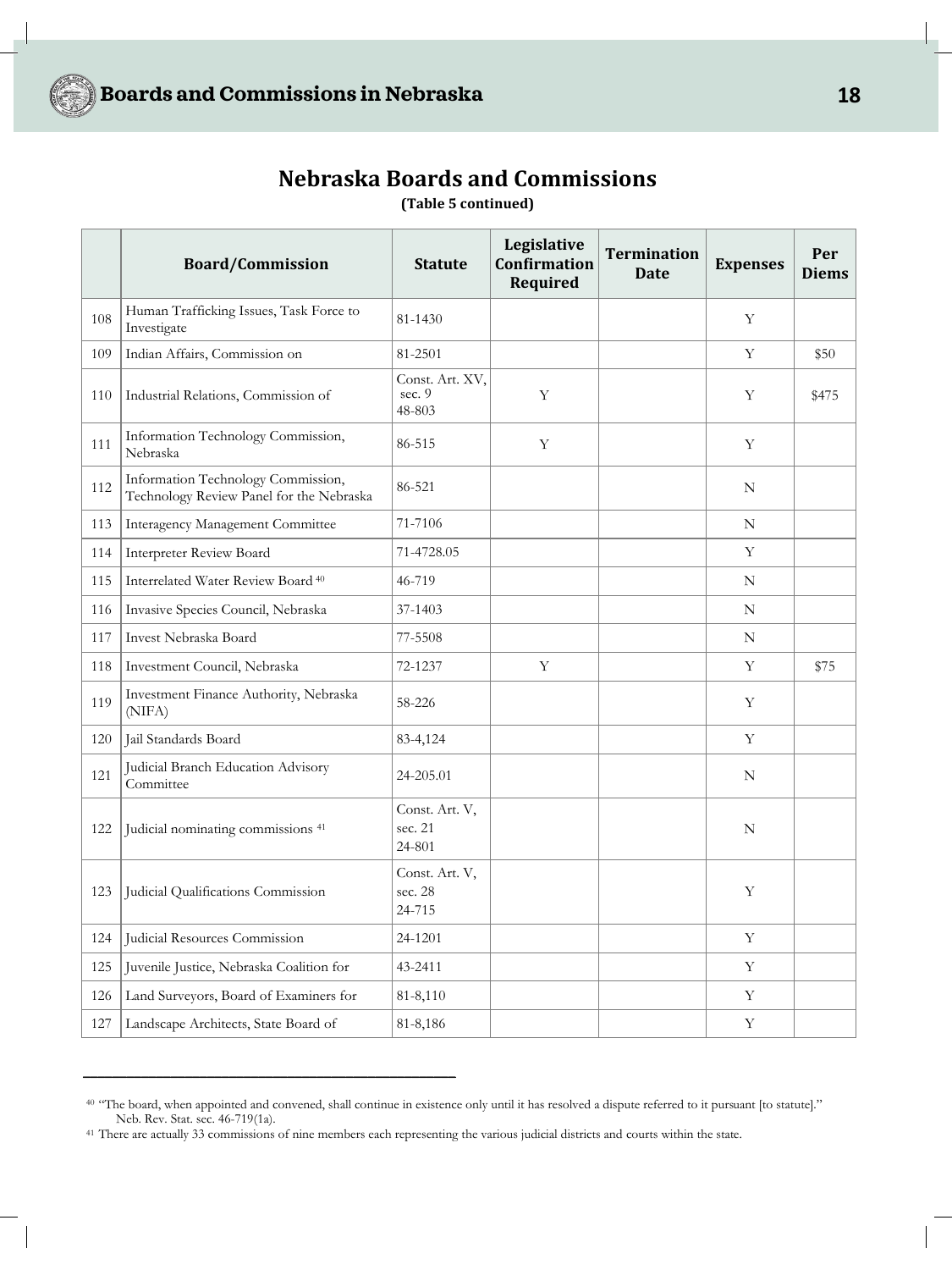

**(Table 5 continued)**

|     | <b>Board/Commission</b>                                                                  | <b>Statute</b> | Legislative<br><b>Confirmation</b><br>Required | <b>Termination</b><br><b>Date</b> |             | <b>Expenses</b> Per Diems |
|-----|------------------------------------------------------------------------------------------|----------------|------------------------------------------------|-----------------------------------|-------------|---------------------------|
| 128 | Latino-Americans, Commission on                                                          | 81-8,262       |                                                |                                   | Υ           | \$35                      |
| 129 | Law Enforcement and Criminal Justice,<br>Nebraska Commission on                          | 81-1416        |                                                |                                   | Y           |                           |
| 130 | Legal Education for Public Service and Rural<br>Practice Loan Repayment Assistance Board | $7 - 204$      |                                                |                                   | Y           |                           |
|     | 131 Library Commission, Nebraska                                                         | 51-401         |                                                |                                   | Y           |                           |
| 132 | Liquor Control Commission, Nebraska                                                      | 53-105         | Y                                              |                                   | Y           | \$12,500<br>annual salary |
| 133 | Massage Therapy, Board of                                                                | 38-1704        |                                                |                                   | Y           | \$30                      |
| 134 | Medical Nutrition Therapy, Board of                                                      | 38-1805        |                                                |                                   | Y           | \$30                      |
| 135 | Medical Radiography, Board of                                                            | 38-1903        |                                                |                                   | Y           |                           |
| 136 | Medical Review Panel                                                                     | 44-2841        |                                                |                                   | Y           | \$50                      |
| 137 | Medicine and Surgery, Board of                                                           | 38-2010        |                                                |                                   | Y           | \$30                      |
| 138 | Mental Health Crisis Task Force                                                          | 50-701         |                                                | 12/31/22                          | Y           |                           |
| 139 | Mental Health Practice, Board of                                                         | 38-2105        |                                                |                                   | Y           | \$30                      |
| 140 | Mental Health Services, State Advisory<br>Committee on                                   | 71-814         |                                                |                                   | Y           |                           |
| 141 | Military and Veteran Affairs, Commission on                                              | 55-601         |                                                |                                   | Y           |                           |
| 142 | Motor Vehicle Industry Licensing Board                                                   | 60-1402        | Y                                              |                                   | Y           | \$50                      |
| 143 | Natural Resources Commission, Nebraska                                                   | 2-1504         | Y <sup>42</sup>                                |                                   | Y           | \$50                      |
| 144 | Natural Gas Fuel Board                                                                   | 66-2001        | Y                                              |                                   | N           |                           |
| 145 | Nebraska Sesquicentennial Commission                                                     | 81-8,309       |                                                | 6/30/2018                         | Y           |                           |
|     | 146   Niobrara Council                                                                   | 72-2007        |                                                |                                   | Y           |                           |
| 147 | Nursing Board, Nebraska Center for                                                       | 71-1799        |                                                |                                   | $\mathbf Y$ |                           |
| 148 | Nursing, Board of                                                                        | 38-2204        |                                                |                                   | $\mathbf Y$ | \$100                     |
| 149 | Nursing Home Administration, Board of                                                    | 38-2406        |                                                |                                   | Y           | \$30                      |
| 150 | Occupational Therapy Practice, Board of                                                  | 38-2505        |                                                |                                   | $\mathbf Y$ |                           |
| 151 | Oil and Gas Conservation Commission,<br>Nebraska                                         | 57-904         | $\mathbf Y$                                    |                                   | Y           | \$400 43                  |

The Legislature confirms the three gubernatorial appointees to the 16-member commission.

Laws 2018, LB 713 increased the per diem from \$50 to no more than \$400 per day and raised the annual maximum from \$2,000 to \$4,000.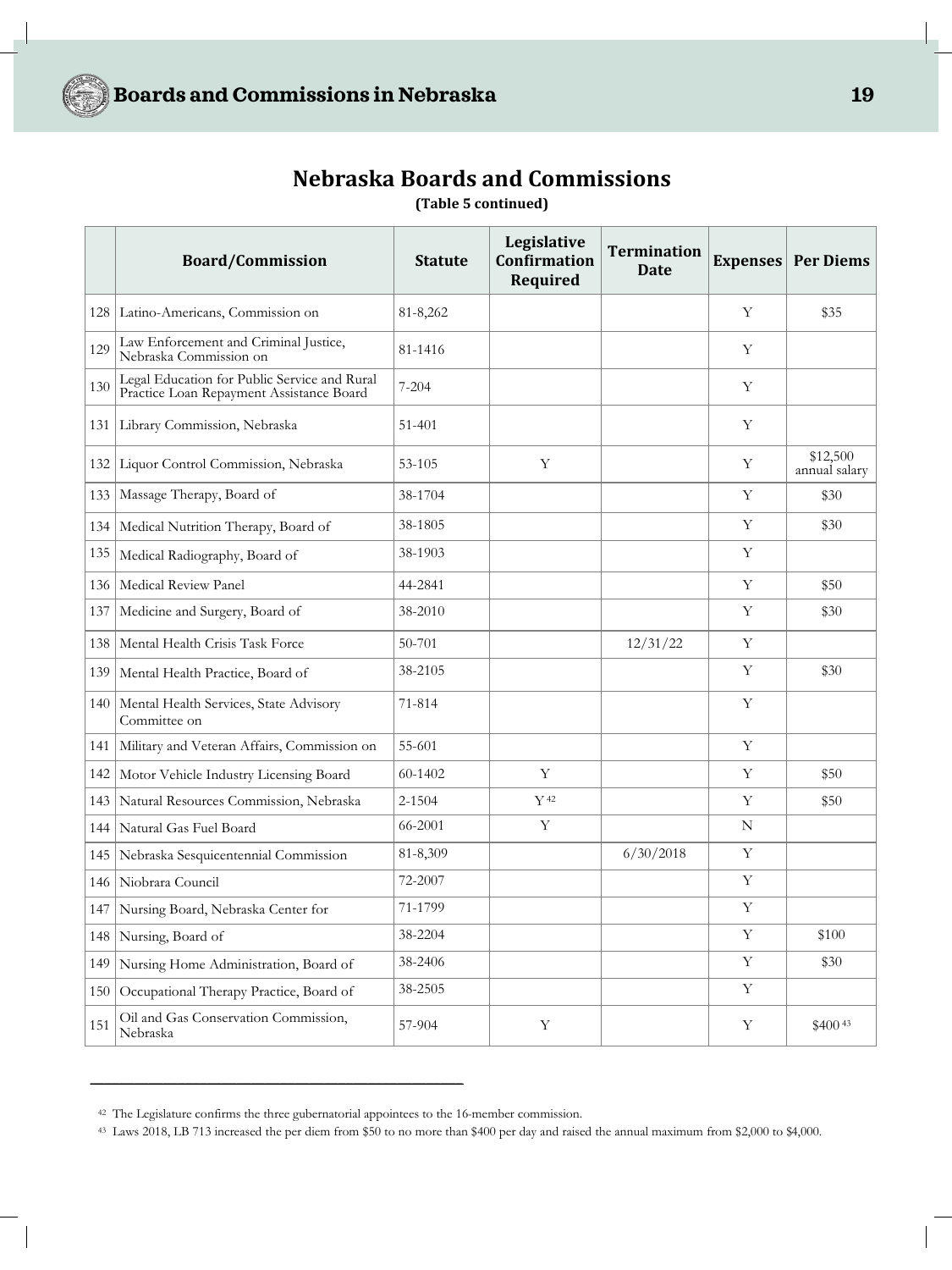

**(Table 5 continued)**

|     | <b>Board/Commission</b>                                                        | <b>Statute</b>                         | Legislative<br><b>Confirmation</b><br>Required | <b>Termination</b><br><b>Date</b> | <b>Expenses</b> | Per<br><b>Diems</b> |
|-----|--------------------------------------------------------------------------------|----------------------------------------|------------------------------------------------|-----------------------------------|-----------------|---------------------|
| 152 | Optometry, Board of                                                            | 38-2603                                |                                                |                                   | Y               | \$30                |
| 153 | Palliative Care and Quality of Life Advisory<br>Group                          | 71-4504                                |                                                |                                   | Y               |                     |
| 154 | Pardons, Board of                                                              | Const. Art. IV,<br>sec. 13<br>83-1,126 |                                                |                                   | $\mathbf N$     |                     |
| 155 | Parole, Board of                                                               | Const. Art. IV,<br>sec. 13<br>83-188   | Y                                              |                                   | $\mathbf N$     | Salaried            |
| 156 | Peer Review and Quality Assurance Panel                                        | 83-4,164                               |                                                |                                   | $\mathbf N$     |                     |
| 157 | Personnel Board, State                                                         | 81-1318                                | Y                                              |                                   | N               |                     |
| 158 | Pharmaceutical and Therapeutics Committee                                      | 68-953                                 |                                                |                                   | Y               |                     |
| 159 | Pharmacy, Board of                                                             | 38-2808                                |                                                |                                   | Y               | \$30                |
| 160 | Physical Therapy, Board of                                                     | 38-2905                                |                                                |                                   | Y               | \$30                |
| 161 | Physician Assistant Committee                                                  | 38-2056                                |                                                |                                   | Y               |                     |
| 162 | Podiatry, Board of                                                             | 38-3003                                |                                                |                                   | $\mathbf Y$     | \$30                |
| 163 | Police Standards Advisory Council,<br>Nebraska                                 | 81-1406                                |                                                |                                   | Y               |                     |
| 164 | Potato Development Committee, Nebraska                                         | 2-1803                                 |                                                |                                   | $\mathbf Y$     |                     |
| 165 | Poultry and Egg Development, Utilization,<br>and Marketing Committee, Nebraska | 2-3404                                 |                                                |                                   | Y               | \$25                |
| 166 | Power Review Board, Nebraska                                                   | 70-1003                                | $\mathbf Y$                                    |                                   | Y               | \$60                |
| 167 | Priority School Intervention Team                                              | 79-760.07                              |                                                |                                   | $\mathbf Y$     |                     |
| 168 | Private Onsite Wastewater Treatment<br><b>System Advisory Committee</b>        | 81-15,245                              |                                                |                                   | $\mathbf Y$     |                     |
| 169 | Private Postsecondary Career Schools<br>Advisory Council                       | 85-1607                                |                                                |                                   | $\mathbf N$     |                     |
| 170 | Problem Gambling, Nebraska Commission<br>on                                    | $9 - 1003$                             | $\mathbf Y$                                    |                                   | $\mathbf Y$     |                     |
| 171 | Professional Practices Commission                                              | 79-861                                 |                                                |                                   | $\mathbf Y$     |                     |
| 172 | Propane Education and Research Council                                         | 66-1617                                |                                                |                                   | N               |                     |
| 173 | Psychology, Board of                                                           | 38-3103                                |                                                |                                   | $\mathbf Y$     | \$30                |
| 174 | Public Accountancy, Educational Advisory<br>Committee to the Board of          | $1 - 113$                              |                                                |                                   | N               |                     |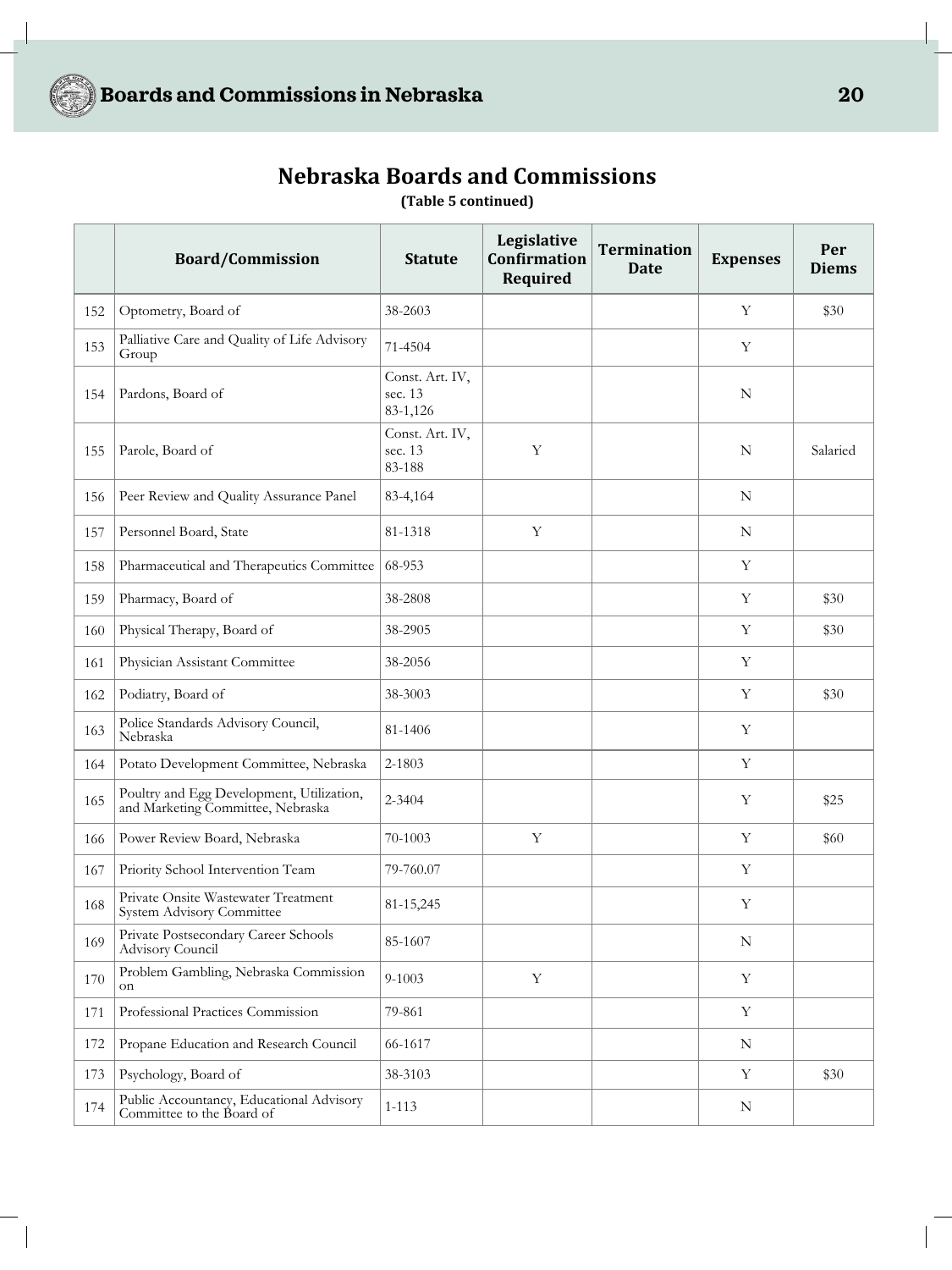

**(Table 5 continued)**

|     | <b>Board/Commission</b>                                 | <b>Statute</b>             | Legislative<br><b>Confirmation</b><br>Required | <b>Termination</b><br><b>Date</b> | <b>Expenses</b> | Per<br><b>Diems</b>          |
|-----|---------------------------------------------------------|----------------------------|------------------------------------------------|-----------------------------------|-----------------|------------------------------|
| 175 | Public Accountancy, Nebraska State Board of             | $1 - 107$                  |                                                |                                   | Y               | \$100                        |
| 176 | Public Advocacy, Commission on                          | 29-3923                    |                                                |                                   | Y               |                              |
| 177 | Public Employees Retirement Board                       | 84-1501                    | Y                                              |                                   | Y               | \$75                         |
| 178 | Public Guardianship, Advisory Council on                | 30-4106                    |                                                |                                   | Y               |                              |
| 179 | Public Roads Classifications and Standards, Board<br>of | 39-2106                    | Y                                              |                                   | Y               | \$20 44                      |
| 180 | Public Service Commission                               | Const. Art. IV,<br>sec. 20 |                                                |                                   | N               | \$75,000<br>annual<br>salary |
| 181 | Public Water Supply, Advisory Council on                | 71-5311                    |                                                |                                   | Y               |                              |
| 182 | Quality Jobs Board                                      | 77-4908                    |                                                |                                   | N               |                              |
| 183 | Racial Profiling Advisory Committee                     | 20-506                     |                                                |                                   | $\mathbf N$     |                              |
| 184 | Racing and Gaming Commission, State                     | 2-1201                     | $\mathbf Y$                                    |                                   | Y               | \$1,000/<br>month            |
| 185 | Real Estate Commission, State                           | 81-885.07                  |                                                |                                   | Y               | \$10045                      |
| 186 | Real Property Appraiser Board                           | 76-2222                    |                                                |                                   | $\mathbf Y$     | \$100                        |
| 187 | Redevelopment Board, Nebraska                           | 58-503                     |                                                |                                   | N               |                              |
| 188 | Rent-Restricted Housing Projects Valuation<br>Committee | 77-1333                    |                                                |                                   | N               |                              |
| 189 | Residual Malpractice Insurance Authority                | 44-2837                    |                                                |                                   | N               |                              |
| 190 | Respiratory Care Practice, Board of                     | 38-3203                    |                                                |                                   | Y               | \$30                         |
| 191 | Review, Evaluate, and Decide Team                       | 28-712.01                  |                                                |                                   | N               |                              |
| 192 | Riparian Vegetation Management Task Force               | 2-967                      |                                                | 6/30/15                           | $\mathbf Y$     |                              |
| 193 | Rural Broadband Study Task Force                        | 86-1102                    |                                                |                                   | Y               |                              |
| 194 | Rural Health Advisory Commission                        | 71-5654                    | $\mathbf Y$                                    |                                   | Y               |                              |
| 195 | Safety Center Advisory Council, Nebraska                | 85-1008                    |                                                |                                   | $\mathbf N$     |                              |

<sup>44</sup>The three lay members of the board are the only members to receive a per diem, which is set at the same rate as that paid to the members of the State Highway Commission.

<sup>45</sup>All members of the Real Estate Commission receive a per diem except the chairman, who is an ex officio member and the Nebraska Secretary of State.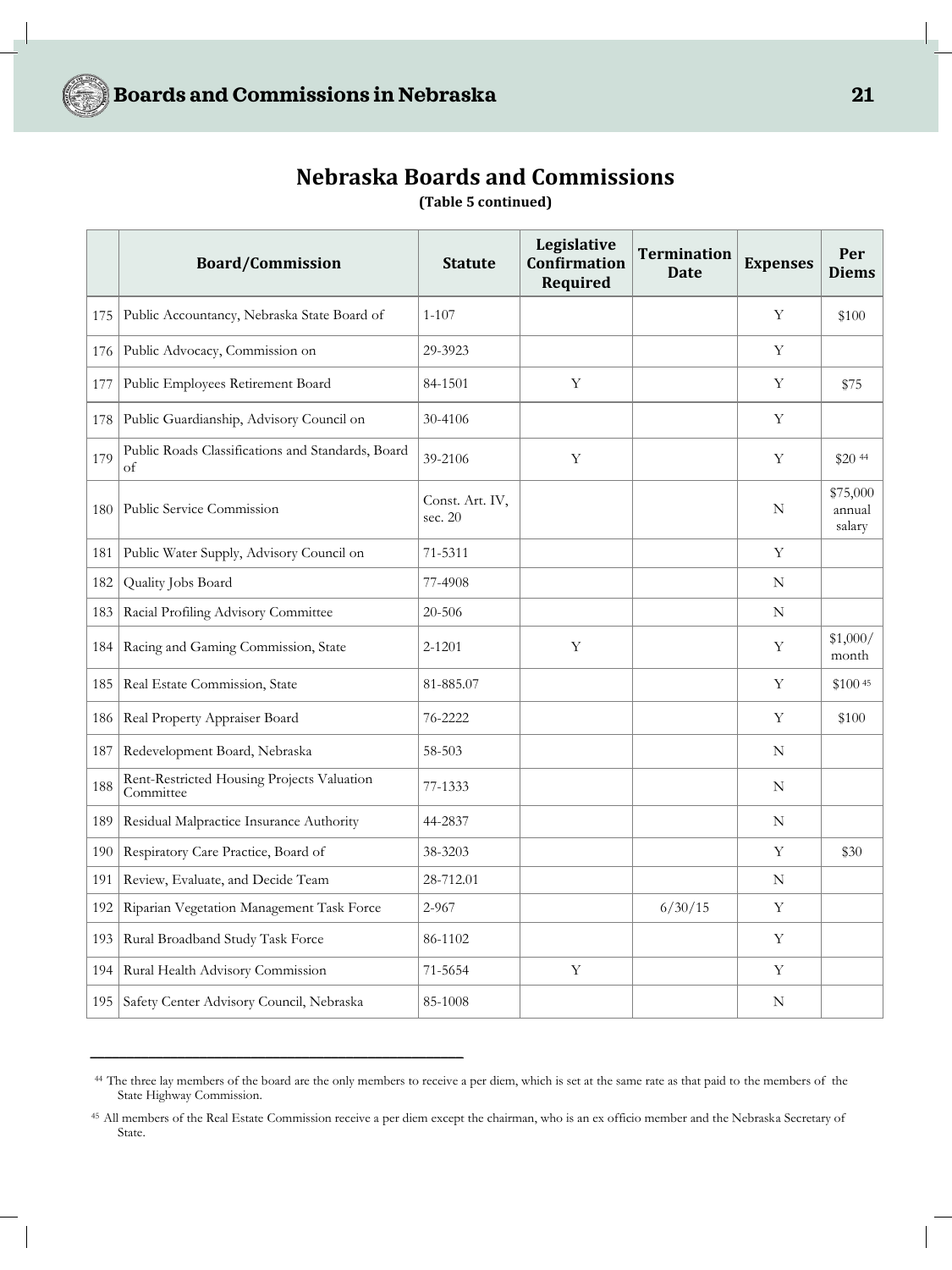

**(Table 5 continued)**

|     | <b>Board/Commission</b>                                                                                                                             | <b>Statute</b>                        | Legislative<br><b>Confirmation</b><br>Required | <b>Termination</b><br>Date | <b>Expenses</b> | Per<br><b>Diems</b> |
|-----|-----------------------------------------------------------------------------------------------------------------------------------------------------|---------------------------------------|------------------------------------------------|----------------------------|-----------------|---------------------|
| 196 | School Districts, State Committee for the<br>Reorganization of                                                                                      | 79-435                                |                                                |                            | Y               |                     |
| 197 | Semiquincentennial Commission                                                                                                                       | 81-8311                               |                                                | 6/30/2027                  | Y               |                     |
| 198 | Small Business Compliance Advisory Panel                                                                                                            | 81-1505.3                             |                                                |                            | Y               |                     |
| 199 | Sports Arena Facility Financing Act, board to<br>administer                                                                                         | 13-3102                               |                                                |                            | N               |                     |
| 200 | Solid waste management programs, advisory<br>committee to advise the Department of<br>Environmental Quality regarding the study on the<br>status of | 81-15,159.01                          |                                                |                            | N               |                     |
| 201 | State Colleges, Board of Trustees of Nebraska                                                                                                       | Const. Art. VII,<br>sec. 13<br>85-301 | Y                                              |                            | Y               |                     |
| 202 | State Fair Board, Nebraska                                                                                                                          | $2 - 101$                             | Y <sup>46</sup>                                |                            | N               |                     |
| 203 | <b>State Records Board</b>                                                                                                                          | 84-1204                               |                                                |                            | Y               |                     |
| 204 | Stem Cell Research Advisory Committee                                                                                                               | 71-8803                               | $\mathbf Y$                                    |                            | Y               | $Y$ <sup>47</sup>   |
| 205 | Strengthening Families Act Committee, Nebraska                                                                                                      | 43-4716                               |                                                |                            | N               |                     |
| 206 | Stroke System of Care Task Force                                                                                                                    | 71-4209                               |                                                |                            | N               |                     |
| 207 | Substance Abuse Services, State Advisory<br>Committee on                                                                                            | 71-815                                |                                                |                            | Y               |                     |
| 208 | Suggestion Award Board                                                                                                                              | 81-1348                               |                                                |                            | $\mathbf Y$     |                     |
| 209 | Tax Equalization and Review Commission                                                                                                              | Const. Art. IX,<br>sec. 28<br>77-5003 | Y                                              |                            | Y               |                     |
| 210 | Teacher Education and Certification<br>Advisory Committee                                                                                           | 79-808                                |                                                |                            | Y               |                     |
| 211 | Technical Committee to Review Statewide<br>Assessment and Reporting Plan                                                                            | 79-760.03                             | Y                                              |                            | Y               |                     |
| 212 | Telecommunications Relay System Act,<br>Special Advisory Committee to Administer the                                                                | 86-315                                |                                                |                            | N               |                     |

<sup>&</sup>lt;sup>46</sup> Four of the 11 members are appointed by the Governor and confirmed by the Legislature.

<sup>47</sup>Committee members who are not employed by Nebraska medical schools receive a stipend per meeting. The amount is determined by the Division of Public Health of the Department of Health and Human Services based on standard consultation fees.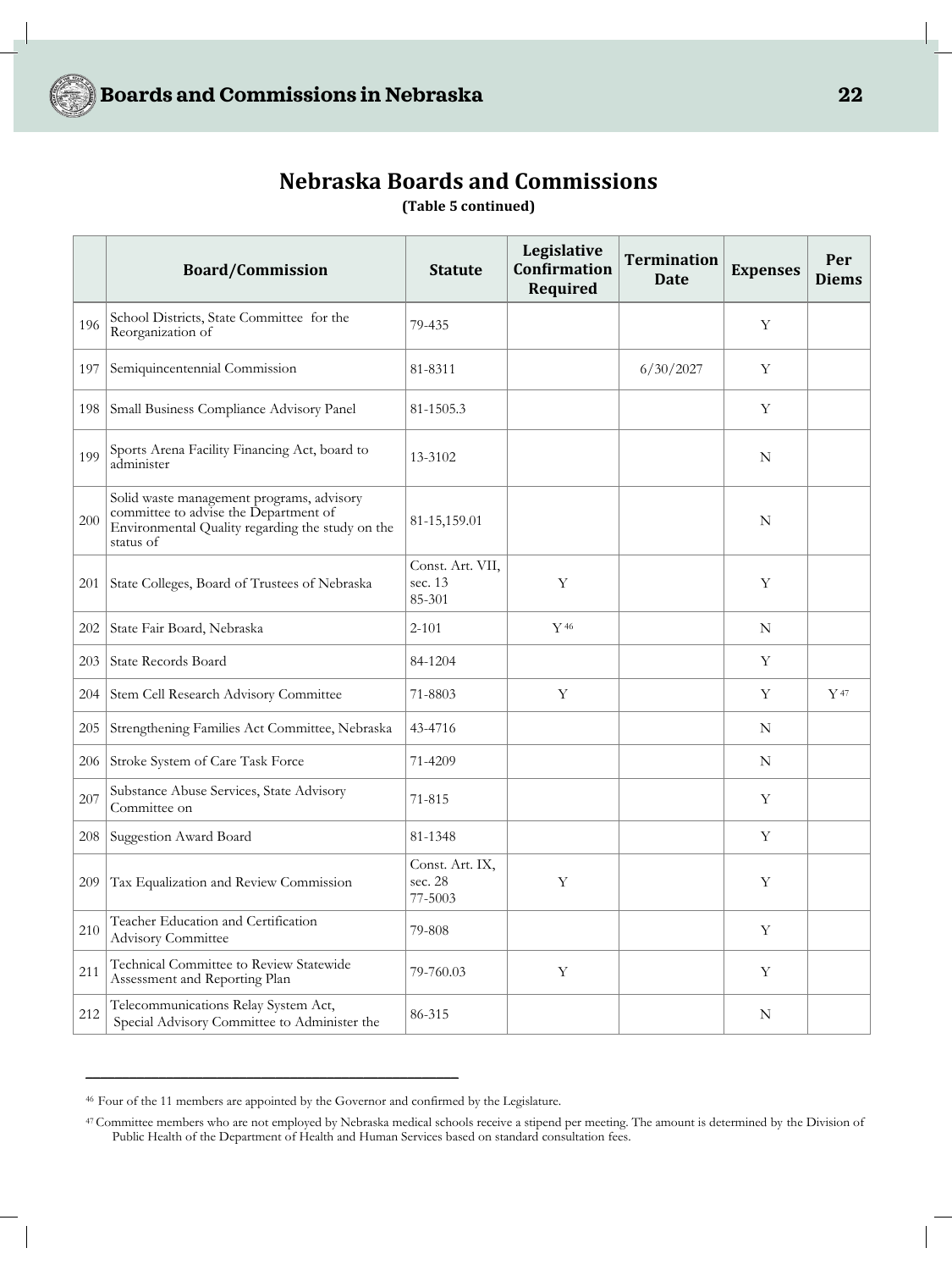

| <b>Nebraska Boards and Commissions</b> |  |  |
|----------------------------------------|--|--|

|     | <b>Board/Commission</b>                                          | <b>Statute</b>                       | Legislative<br><b>Confirmation</b><br>Required | <b>Termination</b><br><b>Date</b> | <b>Expenses</b> | Per<br><b>Diems</b> |
|-----|------------------------------------------------------------------|--------------------------------------|------------------------------------------------|-----------------------------------|-----------------|---------------------|
| 213 | Telecommunications Universal Service Fund<br>Advisory Board      | 86-327                               |                                                |                                   | N               |                     |
| 214 | Tourism Commission, Nebraska                                     | 81-3710                              | Y                                              |                                   | N               |                     |
| 215 | Trauma Advisory Board, State                                     | 71-8236                              |                                                |                                   | Y               |                     |
| 216 | University of Nebraska Board of Regents                          | Const. Art. VI,<br>sec. 10<br>85-103 |                                                |                                   | Y               |                     |
| 217 | Vacant Building and Excess Land<br>Committee                     | 72-812                               |                                                |                                   | N               |                     |
| 218 | Veterans' Advisory Commission                                    | 80-401.06                            |                                                |                                   | Y               |                     |
| 219 | Veterans' Homes Board                                            | 80-318                               |                                                |                                   | Y               |                     |
| 220 | Veterinary Medicine and Surgery, Board of                        | 38-3306                              |                                                |                                   | Y               | \$30                |
| 221 | Veterinary Prescription Monitoring Program<br>Task Force         | 71-2454.01                           |                                                |                                   | N               |                     |
| 222 | Violence Prevention, Advisory Council to<br>the Office of        | 81-1447                              |                                                |                                   | Y               |                     |
| 223 | Water Well Standards and Contractors'<br>Licensing Board         | 46-1217                              |                                                |                                   | Y               |                     |
| 224 | Wheat Development, Utilization, and<br>Marketing Board, Nebraska | 2-2302                               |                                                |                                   | Y               |                     |
| 225 | Whiteclay Public Health Emergency Task<br>Force                  | 50-601                               |                                                | 12/31/19                          | N               |                     |
| 226 | Willa Cather National Statuary Hall Selection<br>Committee       | 82-702                               |                                                | 6/30/23                           | N               |                     |
| 227 | Women's Health Initiative Advisory Council                       | 71-702                               |                                                |                                   | Y               |                     |
| 228 | Worker Training Board, Nebraska                                  | 48-622.03                            |                                                |                                   | N               |                     |
| 229 | Wyuka Cemetery Board of Trustees                                 | 12-101                               |                                                |                                   | N               |                     |
| 230 | Young Adult Bridge to Independence<br><b>Advisory Committee</b>  | 43-4513                              |                                                |                                   | N               |                     |

**(Table 5 continued)**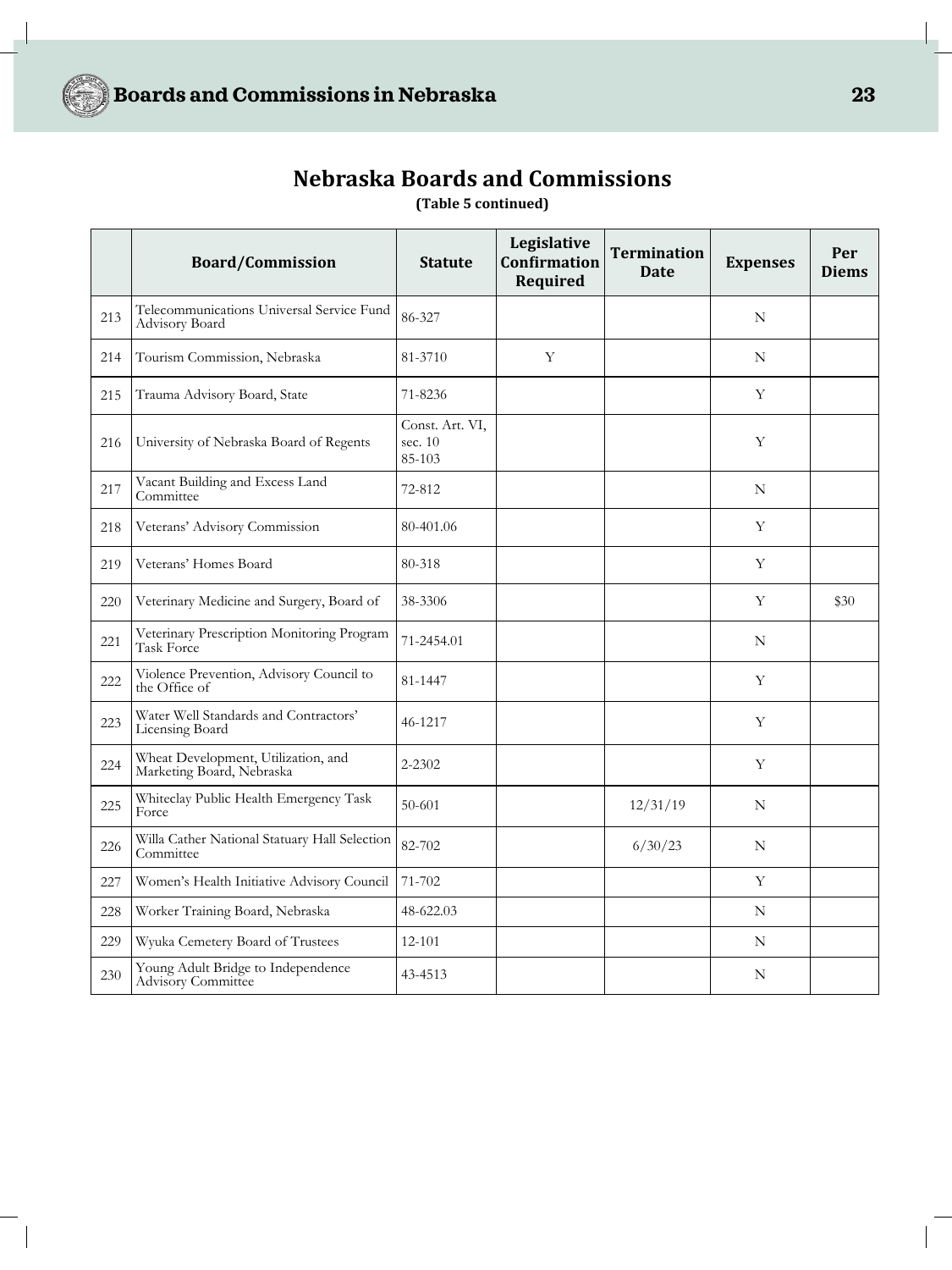Ţ 1